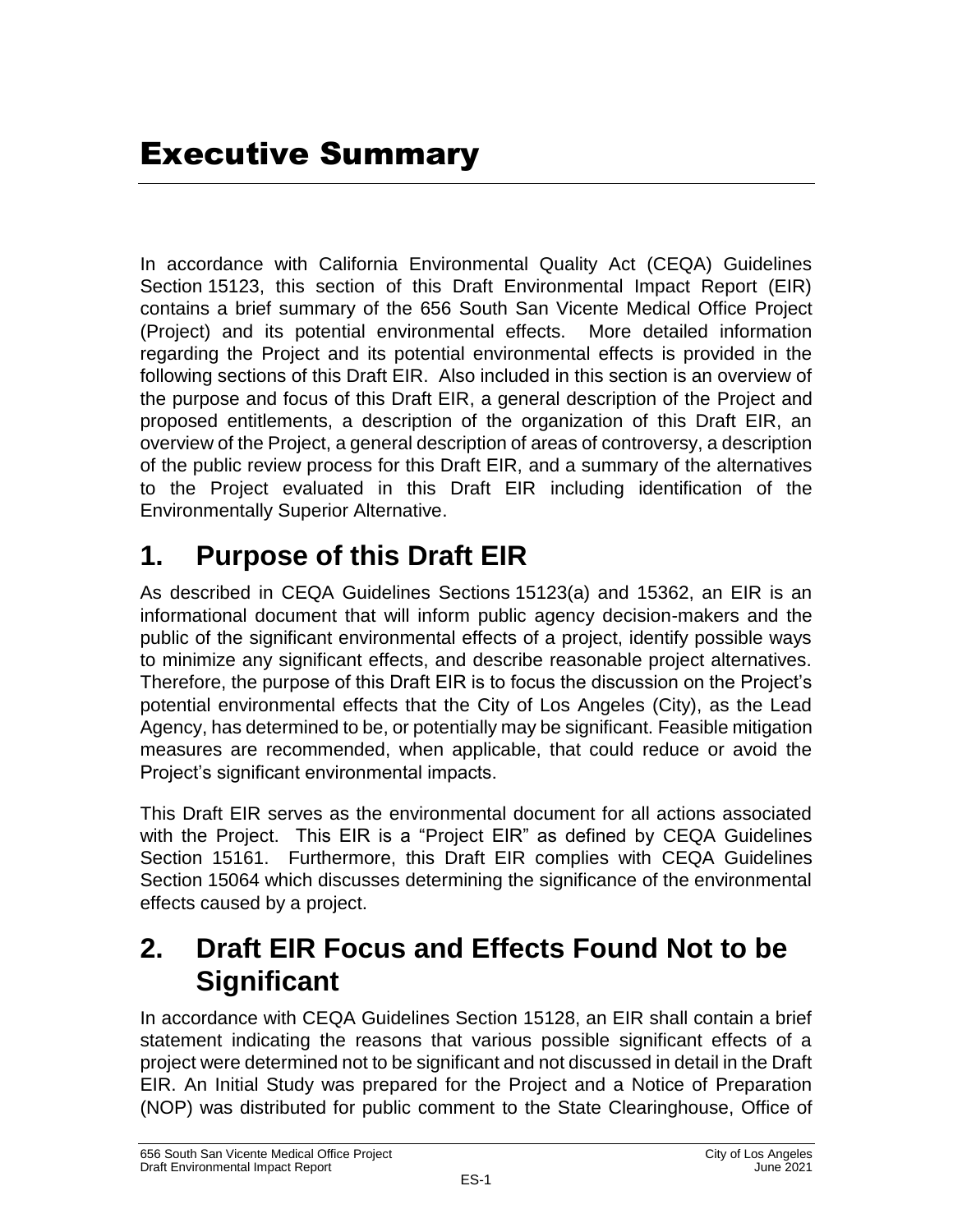Planning and Research, regional and local agencies, interested organizations, and members of the public for a 30-day review period, commencing January 14, 2020, and ending February 13, 2020. The Initial Study, NOP, and NOP comment letters are included in Appendix A, of this Draft EIR. The Initial Study provides a detailed discussion of the potential environmental impact areas and the reasons that each environmental area is or is not analyzed further in this Draft EIR. The City determined through the Initial Study the potential for significant impacts in the following environmental issue areas:

- Air Quality
- Cultural Resources (including historical resources and archaeological resources)
- Energy
- Geology and Soils (including liquefaction, unstable geologic units, expansive soils, and paleontological resources)
- Greenhouse Gas Emissions
- Land Use and Planning (including conflicting with adopted land use plans, policies or regulations)
- Noise
- Public Services (including fire protection and police protection)
- Transportation (including conflicting with a program, plan, ordinance, or policy, and vehicle miles traveled (VMT)
- Tribal Cultural Resources

The City determined through the Initial Study that the Project would not have the potential to cause significant impacts related to aesthetics, agriculture and forestry resources, air quality (as it relates to objectionable odors), biological resources, cultural resources (as it relates to human remains), geology and soils (as it relates to fault rupture, strong seismic ground shaking, landslides, soil erosion, and the ability of soils to support the use of septic tanks), hazards and hazardous materials, hydrology and water quality, land use and planning (as it relates to physical division of an established community), mineral resources, noise (as it relates to airport or airstrip-related noise), population and housing, public services (as it relates to school, parks, and other public facilities), recreation, transportation (as it relates to increased hazards and emergency access), and utilities and service systems.

## **3. Draft EIR Organization**

The Draft EIR is comprised of the following chapters:

**ES. Executive Summary.** This chapter of the Draft EIR provides an overview of the entire document in a concise, summarized format. It briefly describes the Project (location and key Project features), the CEQA review process and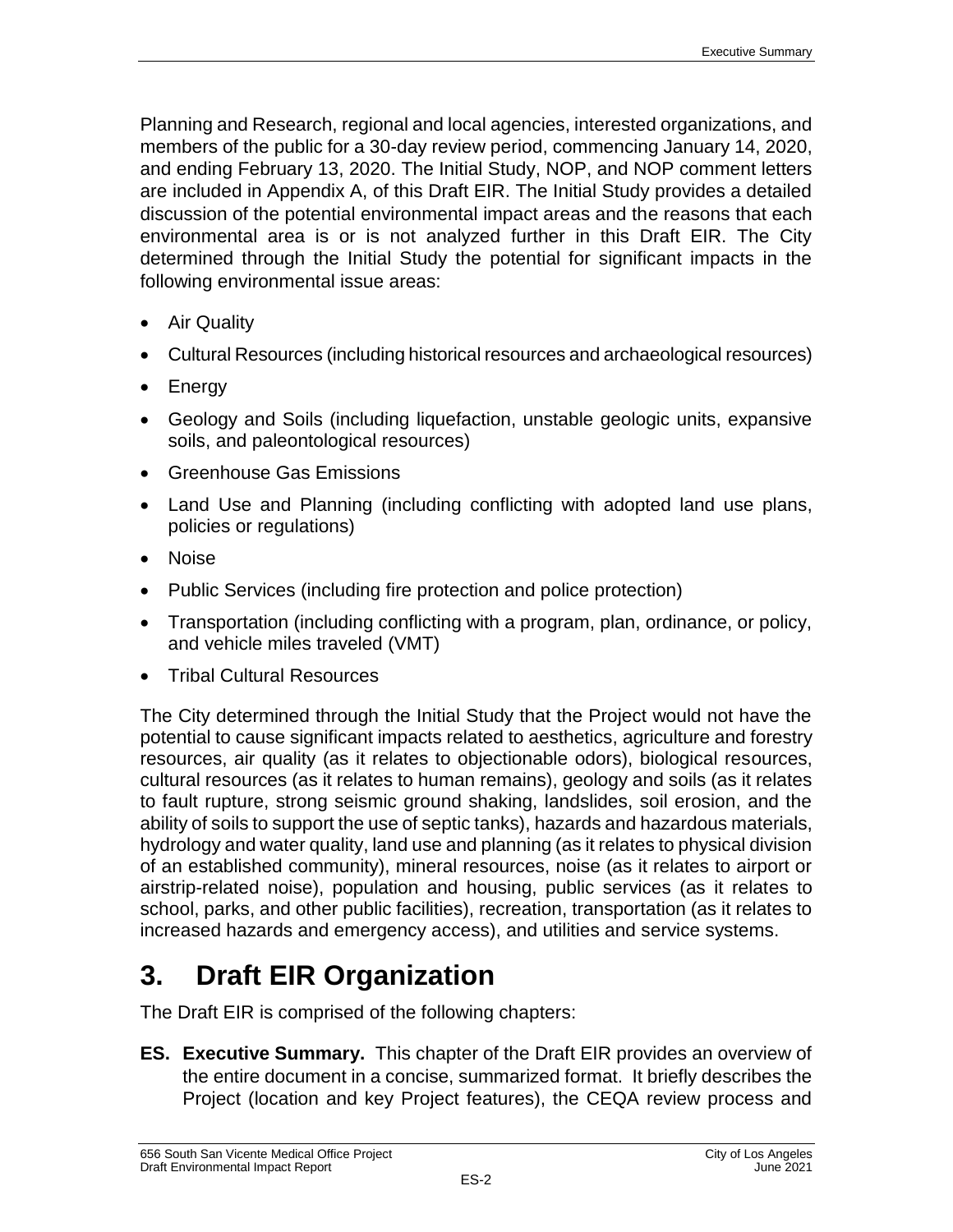focus, identifies effects found to be significant and unavoidable, identifies areas of controversy, provides a summary of the Project alternatives (descriptions and conclusions regarding comparative impacts), and provides a summary of Project impacts, project design features and mitigation measures, and the level of impact significance following implementation of mitigation measures.

- **I. Introduction.** This chapter describes the purpose of the EIR, including CEQA compliance requirements, the steps undertaken to date regarding implementation of the CEQA process, and summarizes the Draft EIR's organization.
- **II. Project Description.** This chapter describes the location, objectives, and physical and operational characteristics of the Project.
- **III. Environmental Setting.** This chapter presents an overview of the Project's environmental setting, including on-site and surrounding land uses. This chapter also provides a list and the mapped locations of past, present, and probable future projects (i.e., related projects) considered in the analysis of potential Project contributions to cumulative impacts.
- **IV. Environmental Impact Analysis.** This chapter contains the environmental setting, regulatory framework, methodology, thresholds of significance, Project characteristics and/or project design features, Project-specific and cumulative impact analyses, mitigation measures, and conclusions regarding the level of significance after mitigation for each of the following environmental issues: (A) Air Quality; (B) Cultural Resources; (C) Energy; (D) Geology and Soils; (E) Greenhouse Gas (GHG) Emissions; (F) Land Use and Planning; (G) Noise; (H.1) Fire Protection; (H.2) Police Protection; (I) Transportation; and (J) Tribal Cultural Resources.
- **V. Alternatives.** This chapter describes a reasonable range of alternatives to the Project, including the No Project/No Build Alternative, Development under Existing Zoning Alternative, Reduced Square Footage Alternative, and Residential Mixed-Use Alternative. This chapter also evaluates the environmental effects of the alternatives for each issue area analyzed in the Draft EIR.
- **VI. Other CEQA Considerations.** This chapter includes a discussion of issues required by CEQA that are not covered in other chapters. This includes significant unavoidable impacts, reasons why the Project is being proposed, notwithstanding significant unavoidable impacts, significant irreversible environmental changes, growth-inducing impacts, potential secondary effects caused by the implementation of the mitigation measures for the Project, and effects found not to be significant.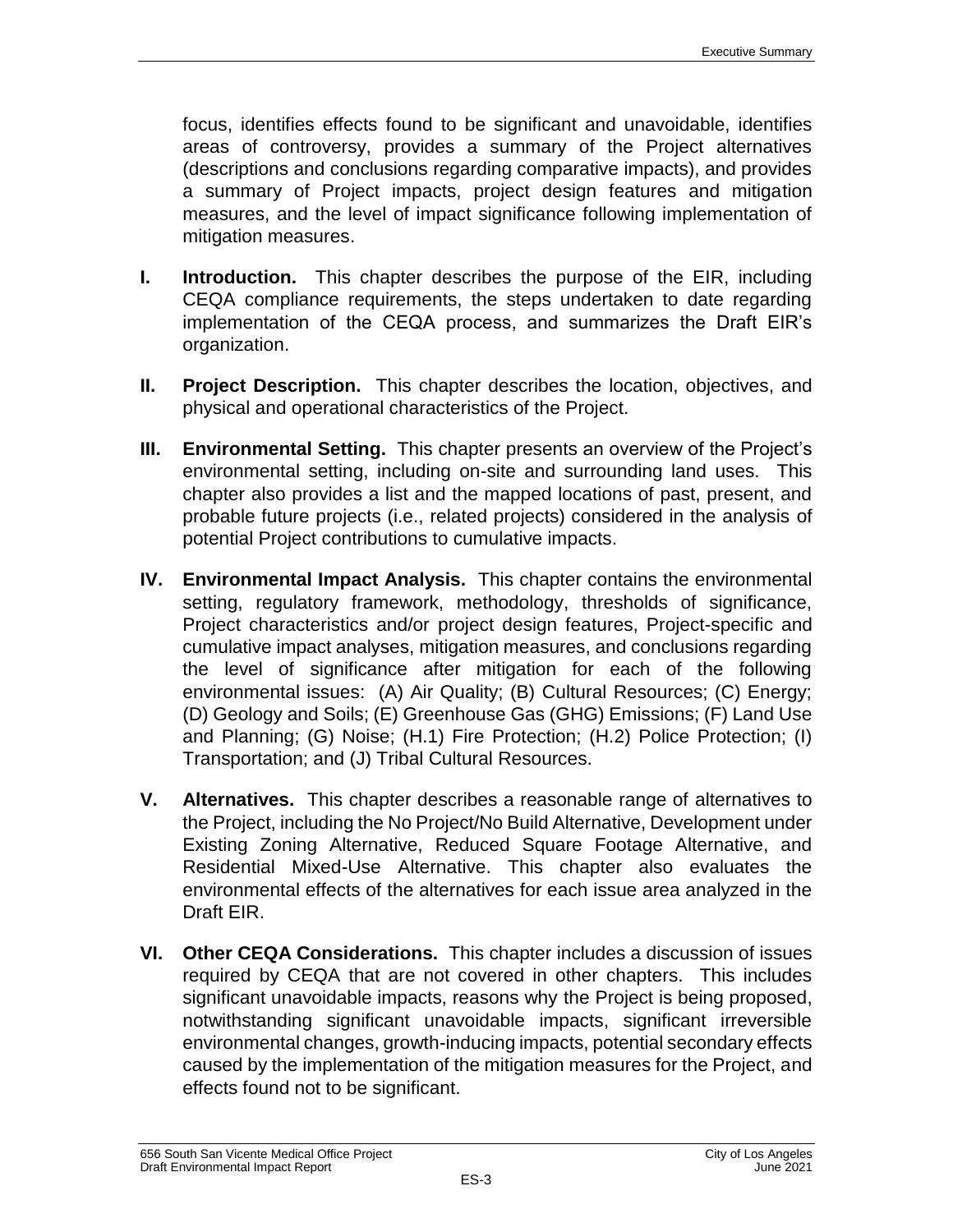- **VII. References.** This chapter lists the references and sources used in the preparation of this Draft EIR.
- **VIII. List of EIR Preparers and Organizations and Persons Contacted.** This chapter lists the persons, public agencies, and organizations that were consulted or who contributed to the preparation of this Draft EIR.
- **IX. Acronyms and Abbreviations.** This chapter defines acronyms used in the Draft EIR.

The environmental analyses in this Draft EIR are supported by the following appendices:

- Appendix  $A -$  Notice of Preparation (NOP), Initial Study, Scoping Meeting Materials, and NOP and Scoping Meeting Comments
	- $-$  A-1 NOP
	- A-2 Initial Study and Appendices
	- A-3 Scoping Meeting Materials
	- A-4 NOP and Scoping Meeting Comments
- Appendix B Air Quality and Greenhouse Gas Technical Appendix
- Appendix C Historic Resources Assessment
- Appendix D Cultural Resources Assessment
- Appendix  $E -$  Energy Calculations
- Appendix  $F -$  Geotechnical Investigation
- Appendix G Land Use Plans and Policies: Project Consistency Tables
- Appendix  $H -$  Noise Analysis
- Appendix I Public Service Letters
	- Los Angeles Fire Department Correspondence – I-1
	- Los Angeles Police Department Correspondence – I-2
- Appendix  $J T$ ransportation Analysis
	- Traffic Assessment – J-1
	- LADOT Correspondence Approving the Transportation Assessment  $-$  J-2
- Appendix K Tribal Cultural Resources Correspondence
	- K-1 AB 52 Notification Letters
	- K-2 AB 52 Response Letters and Evidence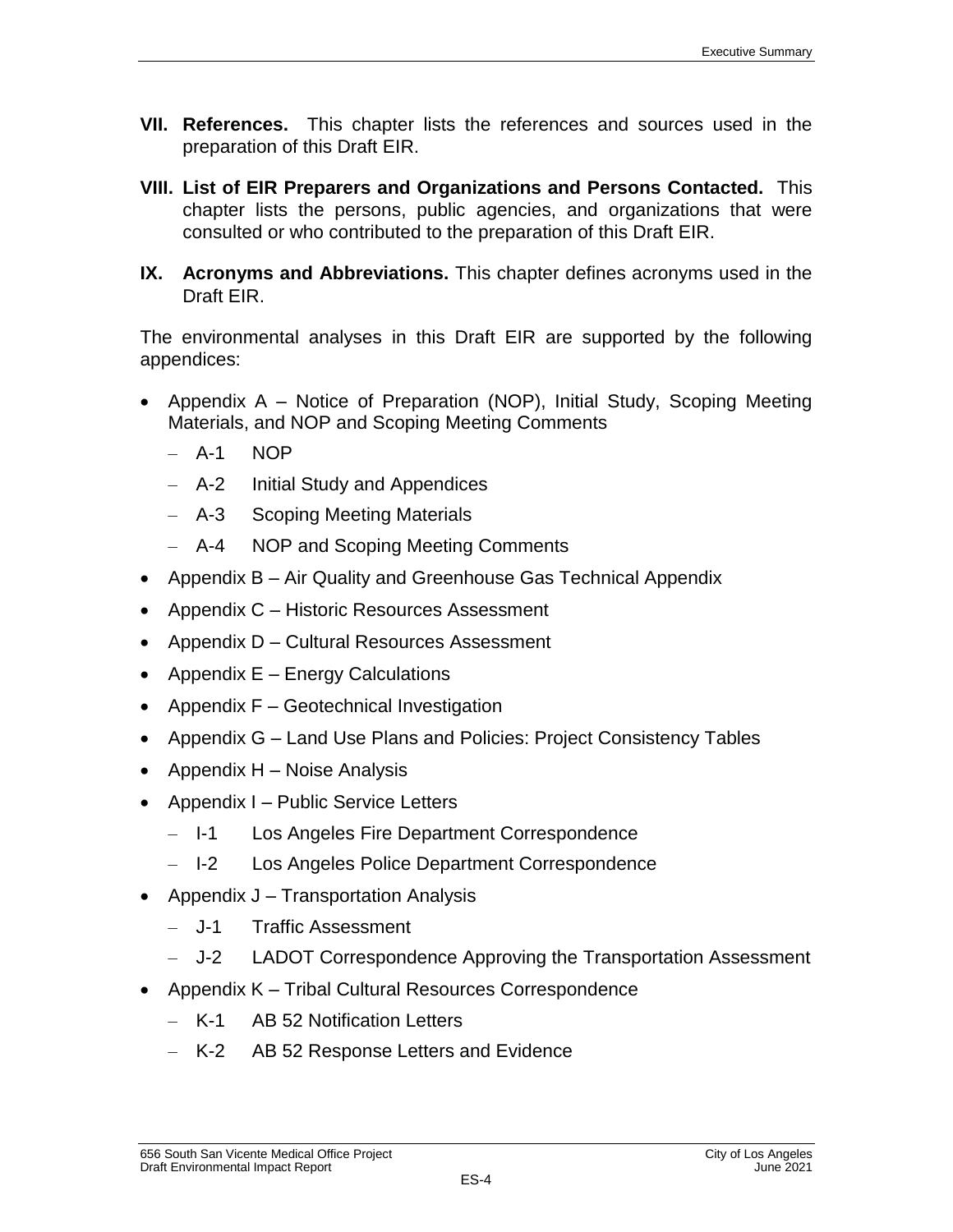### **4. Existing Project Site Conditions and Project Location**

The Project Site is an approximately 0.76-acre (33,060 gross square feet, 32,290 net square feet) property located in the Wilshire Community Plan area of the City of Los Angeles (City). . The Project Site is located at 650-676 South San Vicente Boulevard, on the northeast corner of Wilshire Boulevard and South San Vicente Boulevard, in an urbanized area adjacent to existing commercial, office, residential, and medical related uses. The Project Site is presently developed with a 5,738-square-foot vacant educational building<sup>1</sup> and an 8,225-square-foot Big 5 Sporting Goods store on seven contiguous parcels. Surface parking associated with these uses is located on the southeastern portion of the Project Site, abutting the frontage road of South San Vicente Boulevard, South Sweetzer Avenue, and the alley to the northeast. Additional surface parking is in the middle of the Project Site between the two buildings, and to the rear of the Big 5 Sporting Goods store.

# **5. Description of the Proposed Project**

The Project would demolish the existing 5,738-square-foot vacant educational building, 8,225-square-foot Big 5 Sporting Goods store, and associated surface parking to develop a 145,305 square-foot medical office and retail-commercial development. The proposed building would include 12 stories and would measure approximately 218 feet in height (230 feet to the top of the mechanical penthouse). The Project would include seven floors of medical office uses over four floors of above-grade parking, and a ground floor containing a lobby for the medical office and commercial uses. Small terraced landscaped areas overlooking South San Vicente Boulevard would be provided in the upper floors for the proposed building. The Project would provide full-valet services for 418 parking spaces, including 393 vehicle parking spaces for medical office uses and 25 vehicle parking spaces for retail-commercial uses. The Project would also provide full-valet service for bicycle parking and would include 716 bicycle parking spaces for short- and long-term use.

CEQA Guidelines Section 15124(b) states that a project description shall contain "a statement of the objectives sought by the proposed project." In addition, CEQA Guidelines Section 15124(b) further states that "the statement of objectives should include the underlying purpose of the project."

The underlying purpose of the Project is to redevelop the Project Site, which contains low-rise commercial buildings, with a mixed-use development that

 $\overline{a}$ <sup>1</sup> The 5,738-square-foot vacant building previously housed the Montessori Children's World School. As the building was vacated October 2018, credit for this use was included as part of the baseline under CEQA as this reflects the amount of floor area that was in active use during the past two years.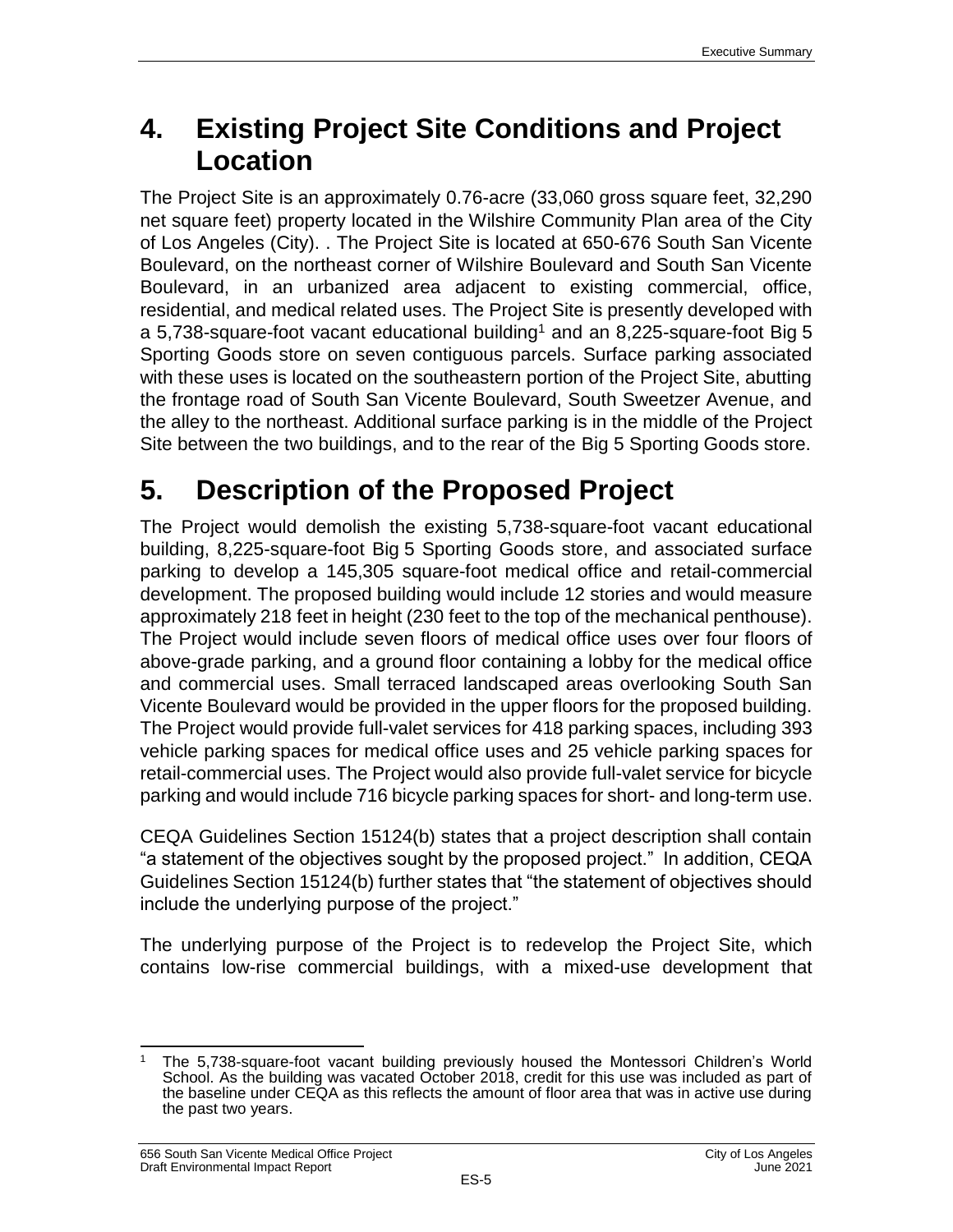provides medical office and retail-commercial uses. As set forth in the CEQA Guidelines, the Project's specific objectives are as follows:

- 1. Encourage economic growth in the community through the creation of construction jobs and full-time, on-site jobs.
- 2. Redevelop the Project Site with a mixed-use project that primarily provides a medical office facility that would be compatible with surrounding medical facilities to serve the local community and regional area near a key regional medical center.
- 3. Incorporate sustainable and green building design and construction that exceed building code and Title 24 requirements in areas related to landscape design (green roofs/balconies) to incorporate ecofriendly building materials, systems and features, solar efficiency (solar ready roofs), efficient and low flow water management non-VOC paints and adhesives, high performance building envelope and energy efficient building systems.
- 4. Develop the site with a well-designed commercial and medical office project within a transit priority area which would maximize the benefit of nearby Los Angeles County Metropolitan Transportation Authority (Metro) bus lines, an Antelope Valley Transit Authority (AVTA) bus route, and the future Wilshire Boulevard/La Cienega Boulevard Metro D (Purple) Line Station (expected to open in 2023) and, thus, would support smart growth with the intent of reducing air quality emissions and VMT generation.
- 5. Construct a medical office building at an intensity consistent with the zoning for commercial buildings on Wilshire Boulevard which include similar mid-rise office buildings in proximity of transit and along corridors.
- 6. Enhance the urban built environment by fostering pedestrian activity through ground level restaurant or retail uses, street trees and landscaping, and signage and lighting compatible with the surrounding area.

### **6. Areas of Controversy/Issues to Be Resolved**

The following summarizes the environmental concerns raised in response to the NOP, including comments received at the public scoping meeting held during the NOP circulation period. Public comments are included in Appendix A and include the following general topics:

- Blocked views, glare, and shading on nearby residential uses due to scale and massing of the Project;
- Worsened air quality, greenhouse gas emissions, noise, and traffic resulting from Project construction;
- Increased traffic and worsened street parking conditions in the surrounding area due to the Project;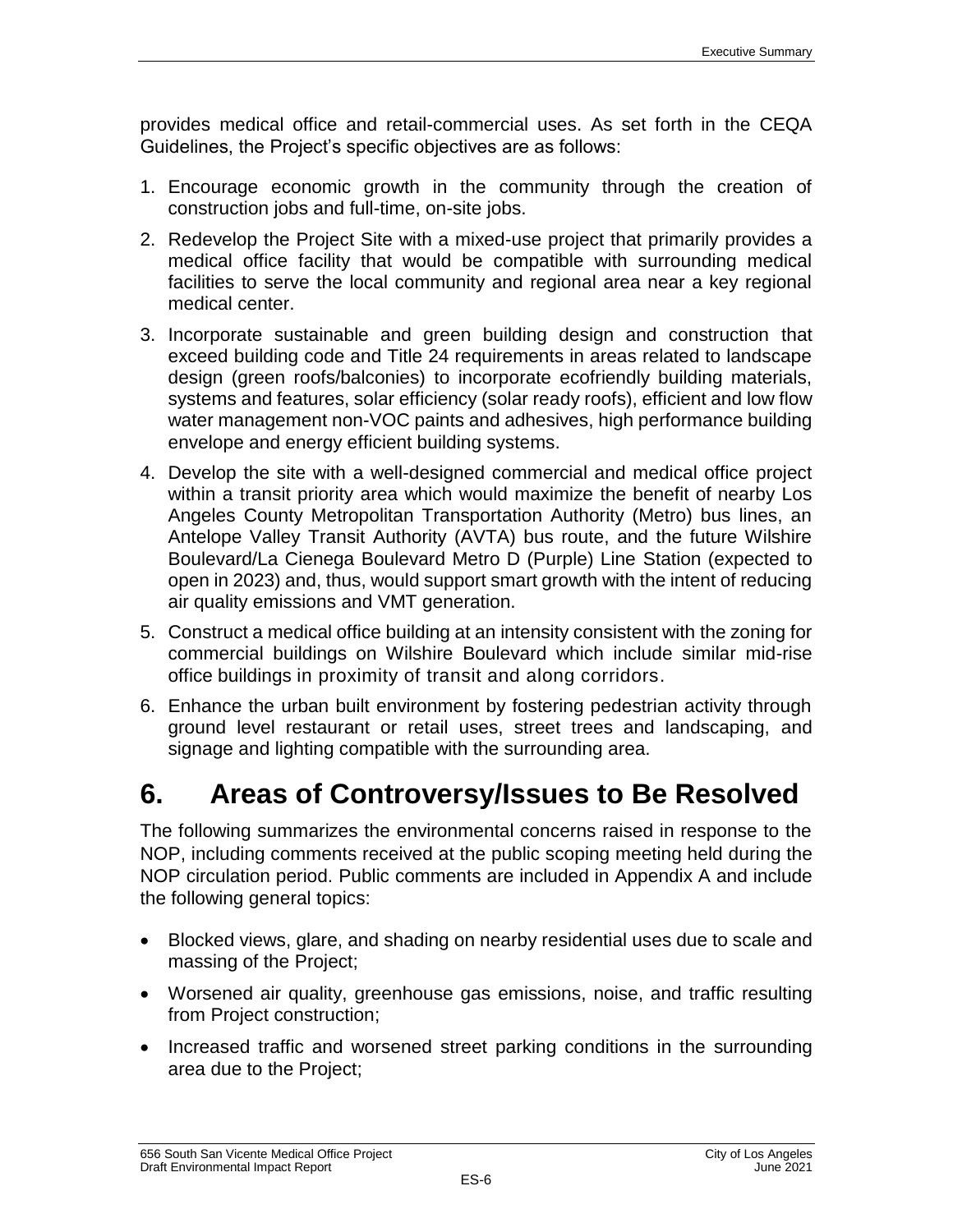- Cumulative growth in the San Vicente area leading to increased housing density;
- Increased stress on existing public services availability and aging infrastructure (e.g., wastewater, police, fire);
- Potential for site to be used for other uses, specifically community services; and
- Potential for on-site liquefaction due to soil conditions.

## **7. Public Review Process**

As further described in **Chapter I,** *Introduction*, of this Draft EIR, the City circulated a Notice of Preparation (NOP) to the State Clearinghouse, Office of Planning and Research, regional and local agencies, interested organizations, and members of the public for a 30-day review period, commencing January 14, 2020, and ending February 13, 2020. The purpose of the NOP was to formally convey that the City was preparing a Draft EIR for the Project and to solicit input regarding the scope and content of the Draft EIR. The NOP, Initial Study, and NOP Comment Letters are included in Appendix A of this Draft EIR. In addition, a public scoping meeting was held on January 28, 2020.

This Draft EIR is being circulated for a 45-day public comment period. Following the public comment period, a Final EIR will be prepared that will include responses to the comments received on this Draft EIR.

## **8. Summary of Environmental Impacts**

This section provides a summary of impacts, project design features, mitigation measures, and level of significance after implementation of mitigation measures associated with Project. The summary is provided by environmental issue area below in **Table ES-1,** *Summary of Project Impacts, Project Design Features, and Mitigation Measures*.

Based on the analysis contained in **Chapter IV,** *Environmental Impact Analysis*, and as shown in Table ES-1, the Project would result in significant and unavoidable impacts with regard to noise as it relates to Project-level and cumulative on-site and cumulative off-site construction noise impacts to noise sensitive receptors and Project-level on-site construction vibration impacts for human annoyance to adjacent sensitive receptors.

The Project would not result in any significant and unavoidable operational impacts. Detailed analysis is provided in **Chapter IV,** *Environmental Impact Analysis*, of this Draft EIR.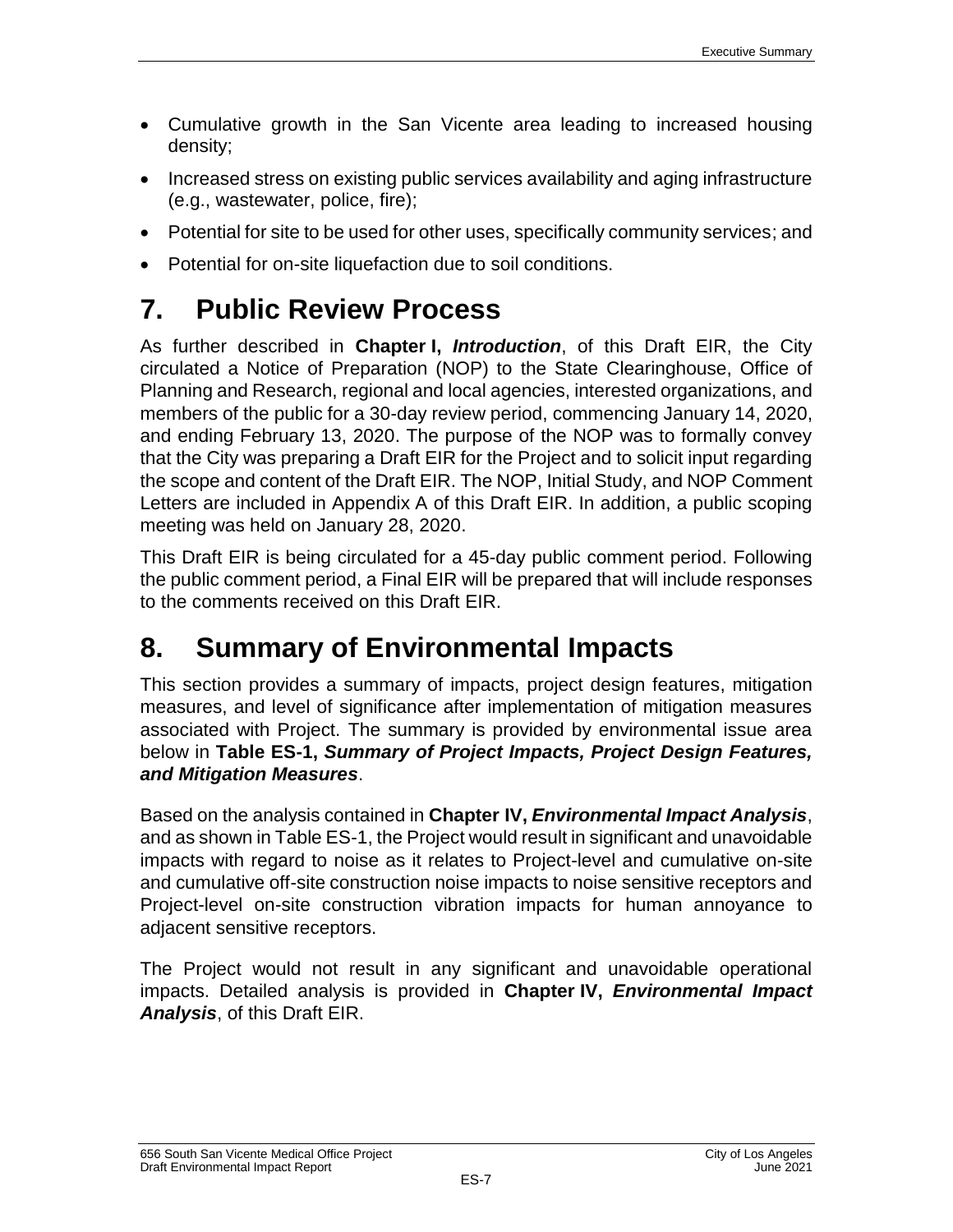| <b>TABLE ES-1</b>                                                            |
|------------------------------------------------------------------------------|
| SUMMARY OF PROJECT IMPACTS, PROJECT DESIGN FEATURES, AND MITIGATION MEASURES |

| <b>Environmental Impacts</b>                                                                                                                                                                                                                          | <b>Project Design Features (PDF)</b> | <b>Mitigation Measures (MM)</b>                                                                                                                                                                                                                                                                                                                                                                                                                                                                                                                                                                                                                                                                                                                    | <b>Level of Significance</b>                                                                                                                                                                                                                                                                                                                                    |  |  |
|-------------------------------------------------------------------------------------------------------------------------------------------------------------------------------------------------------------------------------------------------------|--------------------------------------|----------------------------------------------------------------------------------------------------------------------------------------------------------------------------------------------------------------------------------------------------------------------------------------------------------------------------------------------------------------------------------------------------------------------------------------------------------------------------------------------------------------------------------------------------------------------------------------------------------------------------------------------------------------------------------------------------------------------------------------------------|-----------------------------------------------------------------------------------------------------------------------------------------------------------------------------------------------------------------------------------------------------------------------------------------------------------------------------------------------------------------|--|--|
| <b>DRAFT EIR</b>                                                                                                                                                                                                                                      |                                      |                                                                                                                                                                                                                                                                                                                                                                                                                                                                                                                                                                                                                                                                                                                                                    |                                                                                                                                                                                                                                                                                                                                                                 |  |  |
| <b>IV.B Air Quality</b>                                                                                                                                                                                                                               |                                      |                                                                                                                                                                                                                                                                                                                                                                                                                                                                                                                                                                                                                                                                                                                                                    |                                                                                                                                                                                                                                                                                                                                                                 |  |  |
| Threshold (a): Would the<br>Project conflict with or obstruct<br>implementation of the<br>applicable air quality plan?                                                                                                                                | None                                 | No mitigation measures are required.                                                                                                                                                                                                                                                                                                                                                                                                                                                                                                                                                                                                                                                                                                               | Less than Significant                                                                                                                                                                                                                                                                                                                                           |  |  |
| Threshold (b): Would the<br>Project result in a cumulatively<br>considerable net increase of<br>any criteria pollutant for which<br>the project region is non-<br>attainment under an<br>applicable federal or state<br>ambient air quality standard? | None                                 | No mitigation measures are required.                                                                                                                                                                                                                                                                                                                                                                                                                                                                                                                                                                                                                                                                                                               | Less than Significant                                                                                                                                                                                                                                                                                                                                           |  |  |
| Threshold (c): Would the<br>Project expose sensitive<br>receptors to substantial<br>pollutant concentrations?                                                                                                                                         | None                                 | AIR-MM-1: The Applicant will implement the<br>following construction equipment features<br>for equipment operating at the Project Site.<br>These features will be included in applicable<br>bid documents, and successful contractor(s)<br>must demonstrate the ability to supply such<br>equipment. Construction features will<br>include the following:<br>For off-road diesel-powered construction<br>$\bullet$<br>equipment rated greater than 50 horse<br>power: the equipment shall meet or<br>exceed the CARB and USEPA Tier 4 off-<br>road emissions standards or greater<br>during Project construction or shall be<br>fitted with an emissions control device<br>that achieves diesel emissions<br>reductions that are no less than what | Less than Significant for:<br><b>Localized Operational</b><br>Emissions<br><b>Carbon Monoxide</b><br>Hotspots<br><b>Toxic Air Contaminant</b><br>Emissions during<br>Operation<br>Less than Significant with<br>Mitigation for:<br><b>Localized Construction</b><br><b>Emissions</b><br><b>Toxic Air Contaminant</b><br><b>Emissions during</b><br>Construction |  |  |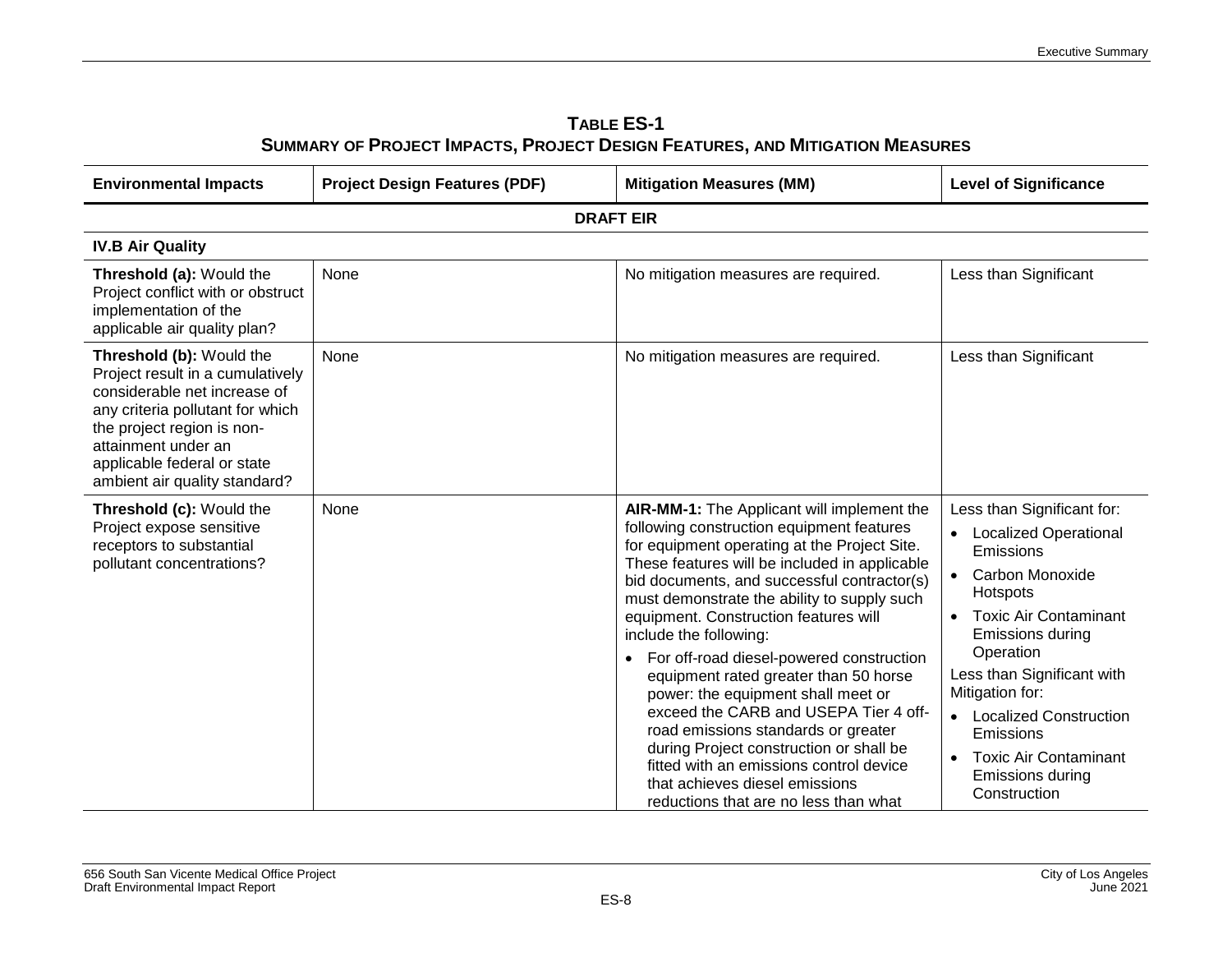| <b>Environmental Impacts</b> | <b>Project Design Features (PDF)</b> | <b>Mitigation Measures (MM)</b>                                                                                                                                                                                                                                                                                                                                                                                                                                                                                                                                                                                                                                                    | <b>Level of Significance</b> |
|------------------------------|--------------------------------------|------------------------------------------------------------------------------------------------------------------------------------------------------------------------------------------------------------------------------------------------------------------------------------------------------------------------------------------------------------------------------------------------------------------------------------------------------------------------------------------------------------------------------------------------------------------------------------------------------------------------------------------------------------------------------------|------------------------------|
|                              |                                      | could be achieved by an EPA Tier 4<br>Final engine.                                                                                                                                                                                                                                                                                                                                                                                                                                                                                                                                                                                                                                |                              |
|                              |                                      | The Project Applicant shall implement<br>the use of alternatively fueled equipment<br>to the extent feasible for equipment<br>greater than 50 horsepower. Equipment<br>less than 50 horsepower shall be electric<br>plug-in, solar-powered, or alternative<br>fueled (i.e., non-diesel). Pole power shall<br>be made available for use of electric<br>tools, equipment, lighting, etc. These<br>requirements shall be included in<br>applicable bid documents and successful<br>contractor(s) must demonstrate the<br>ability to supply such equipment.                                                                                                                            |                              |
|                              |                                      | Alternative-fueled generators will be<br>used when commercial models that have<br>the power supply requirements to meet<br>the construction needs of the Project are<br>commercially available from local<br>suppliers/vendors, and on-site electrical<br>power is not available. The determination<br>of the commercial availability of such<br>equipment will be made by the City prior<br>to the issuance of grading or building<br>permits based on Applicant-provided<br>evidence of the availability or<br>unavailability of alternative-fueled<br>generators and/or evidence obtained by<br>the City from expert sources such as<br>construction contractors in the region. |                              |
|                              |                                      | • A copy of each unit's certified tier<br>specification or model year specification<br>and CARB or SCAQMD operating permit                                                                                                                                                                                                                                                                                                                                                                                                                                                                                                                                                         |                              |

**TABLE ES-1 SUMMARY OF PROJECT IMPACTS, PROJECT DESIGN FEATURES, AND MITIGATION MEASURES**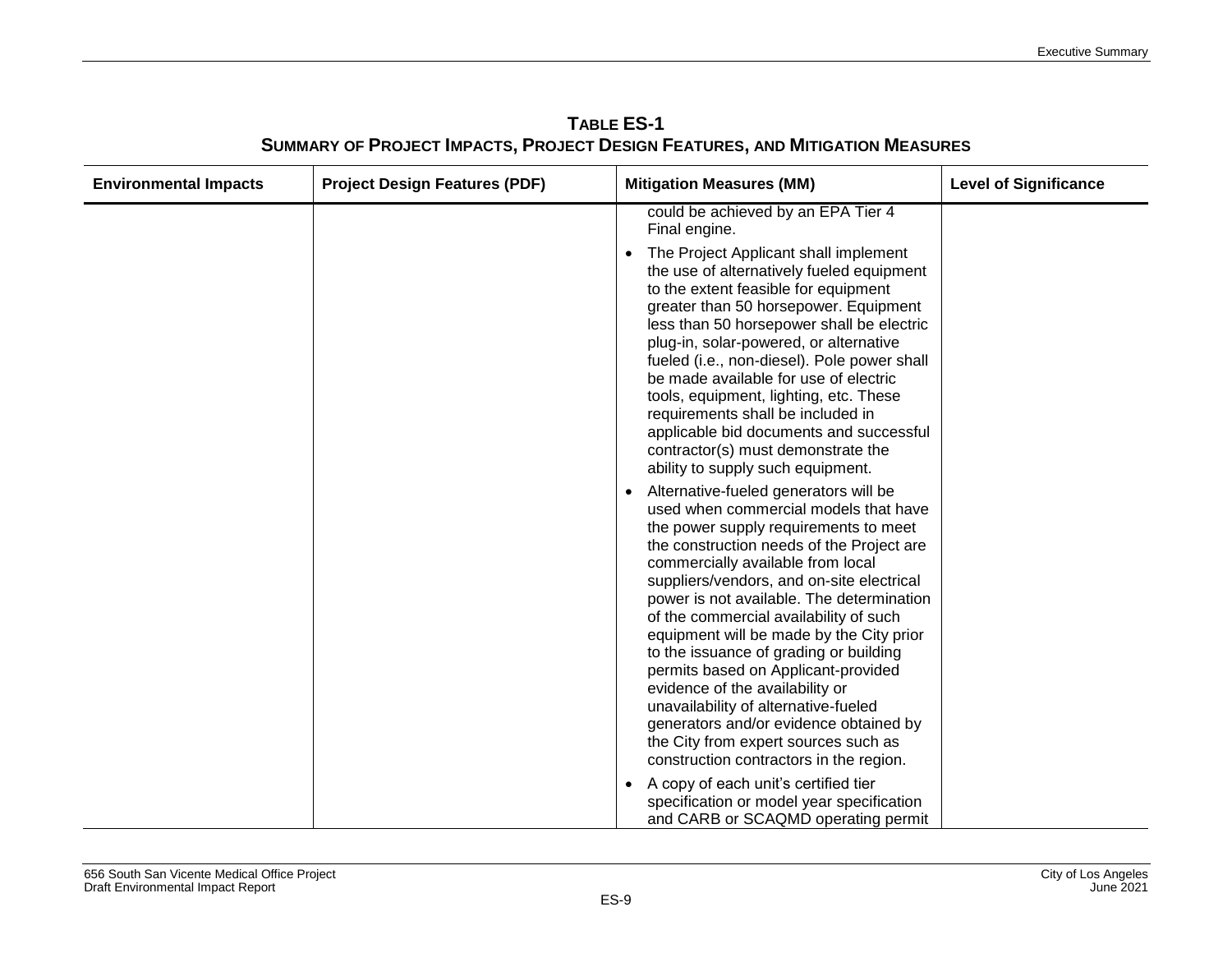**TABLE ES-1 SUMMARY OF PROJECT IMPACTS, PROJECT DESIGN FEATURES, AND MITIGATION MEASURES**

| <b>Environmental Impacts</b>                                                                                                                                      | <b>Project Design Features (PDF)</b> | <b>Mitigation Measures (MM)</b>                                                                                                                                                                                                                                                                                                                                                                                                                                                                                                                                                                                                    | <b>Level of Significance</b>             |
|-------------------------------------------------------------------------------------------------------------------------------------------------------------------|--------------------------------------|------------------------------------------------------------------------------------------------------------------------------------------------------------------------------------------------------------------------------------------------------------------------------------------------------------------------------------------------------------------------------------------------------------------------------------------------------------------------------------------------------------------------------------------------------------------------------------------------------------------------------------|------------------------------------------|
|                                                                                                                                                                   |                                      | (if applicable) shall be available upon<br>request at the time of mobilization of<br>each applicable unit of equipment.<br>Equipment shall be properly serviced<br>and maintained in accordance with the<br>manufacturer's recommendations.<br>Construction contractors shall also<br>ensure that all nonessential idling of<br>construction equipment is restricted to<br>five minutes or less in compliance with<br>California Air Resources Board's<br>Rule 2449.                                                                                                                                                               |                                          |
| <b>IV.B Cultural Resources</b>                                                                                                                                    |                                      |                                                                                                                                                                                                                                                                                                                                                                                                                                                                                                                                                                                                                                    |                                          |
| Threshold (a): Would the<br>Project cause a substantial<br>adverse change in the<br>significance of a historical<br>resource pursuant to<br>Section 15064.5?      | None                                 | No mitigation measures are required.                                                                                                                                                                                                                                                                                                                                                                                                                                                                                                                                                                                               | Less than Significant                    |
| Threshold (b): Would the<br>Project cause a substantial<br>adverse change in the<br>significance of an<br>archaeological resource<br>pursuant to Section 15064.5? | None                                 | <b>CUL-MM-1:</b> Prior to the issuance of a<br>demolition permit, the Applicant shall retain<br>a qualified archaeologist who meets the<br>Secretary of the Interior's Professional<br>Qualifications Standards to oversee an<br>archaeological monitor who shall be present<br>during construction excavations such as<br>demolition, clearing/grubbing, grading,<br>trenching, or any other construction<br>excavation activity associated with the<br>Project. The frequency of monitoring shall<br>be based on the rate of excavation and<br>grading activities, the materials being<br>excavated (younger sediments vs. older | Less than Significant with<br>Mitigation |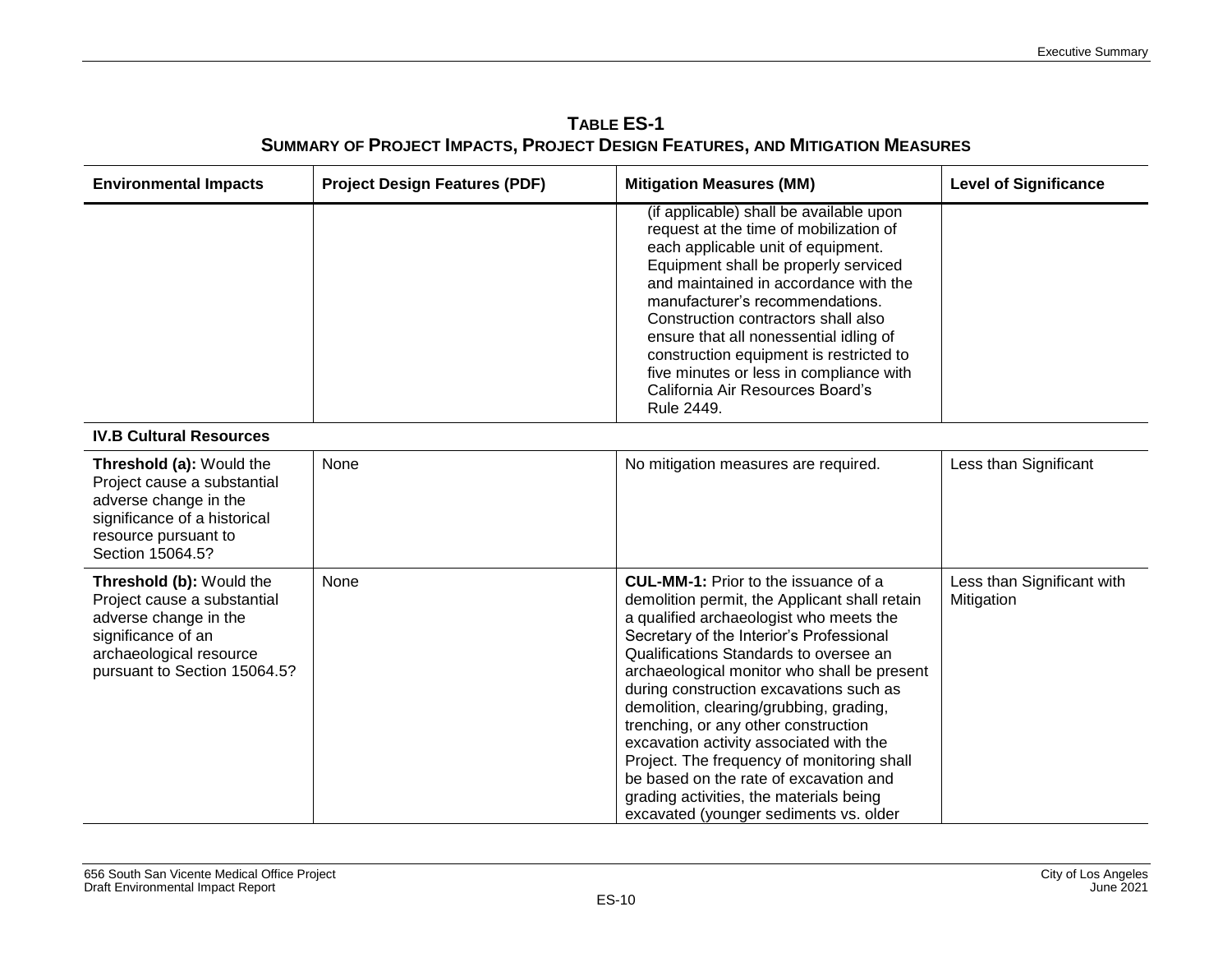| <b>Environmental Impacts</b> | <b>Project Design Features (PDF)</b> | <b>Mitigation Measures (MM)</b>                                                                                                                                                                                                                                                                                                                                                                                                                                                                                                                                                                                                                                                                                                                                                                                              | <b>Level of Significance</b> |
|------------------------------|--------------------------------------|------------------------------------------------------------------------------------------------------------------------------------------------------------------------------------------------------------------------------------------------------------------------------------------------------------------------------------------------------------------------------------------------------------------------------------------------------------------------------------------------------------------------------------------------------------------------------------------------------------------------------------------------------------------------------------------------------------------------------------------------------------------------------------------------------------------------------|------------------------------|
|                              |                                      | sediments), the depth of excavation, and, if<br>found, the abundance and type of<br>archaeological resources encountered.<br>Monitoring may be reduced to part-time<br>inspections, or ceased entirely, if<br>determined adequate by the qualified<br>Archaeologist. At a minimum, the need for<br>monitoring will be reassessed at depths of<br>excavation greater than five feet below<br>surface. Prior to commencement of<br>excavation activities, an Archaeological<br>Sensitivity Training shall be given for<br>construction personnel. The training<br>session, to be carried out by the qualified<br>Archaeologist, will focus on how to identify<br>archaeological resources that may be<br>encountered during earthmoving activities,<br>and the procedures to be followed if such<br>resources are encountered. |                              |
|                              |                                      | <b>CUL-MM-2:</b> In the event that historic (e.g.,<br>bottles, foundations, refuse dumps/privies,<br>railroads, etc.) or prehistoric (e.g., hearths,<br>burials, stone tools, shell and faunal bone<br>remains, etc.) archaeological resources are<br>unearthed, ground-disturbing activities shall<br>be halted or diverted away from the vicinity<br>of the find so that the find can be evaluated.<br>An appropriate buffer area shall be<br>established by the qualified Archaeologist<br>around the find where construction activities<br>shall not be allowed to continue. Work shall<br>be allowed to continue outside of the buffer<br>area. All archaeological resources<br>unearthed by Project construction activities<br>shall be evaluated by the qualified                                                     |                              |

**TABLE ES-1 SUMMARY OF PROJECT IMPACTS, PROJECT DESIGN FEATURES, AND MITIGATION MEASURES**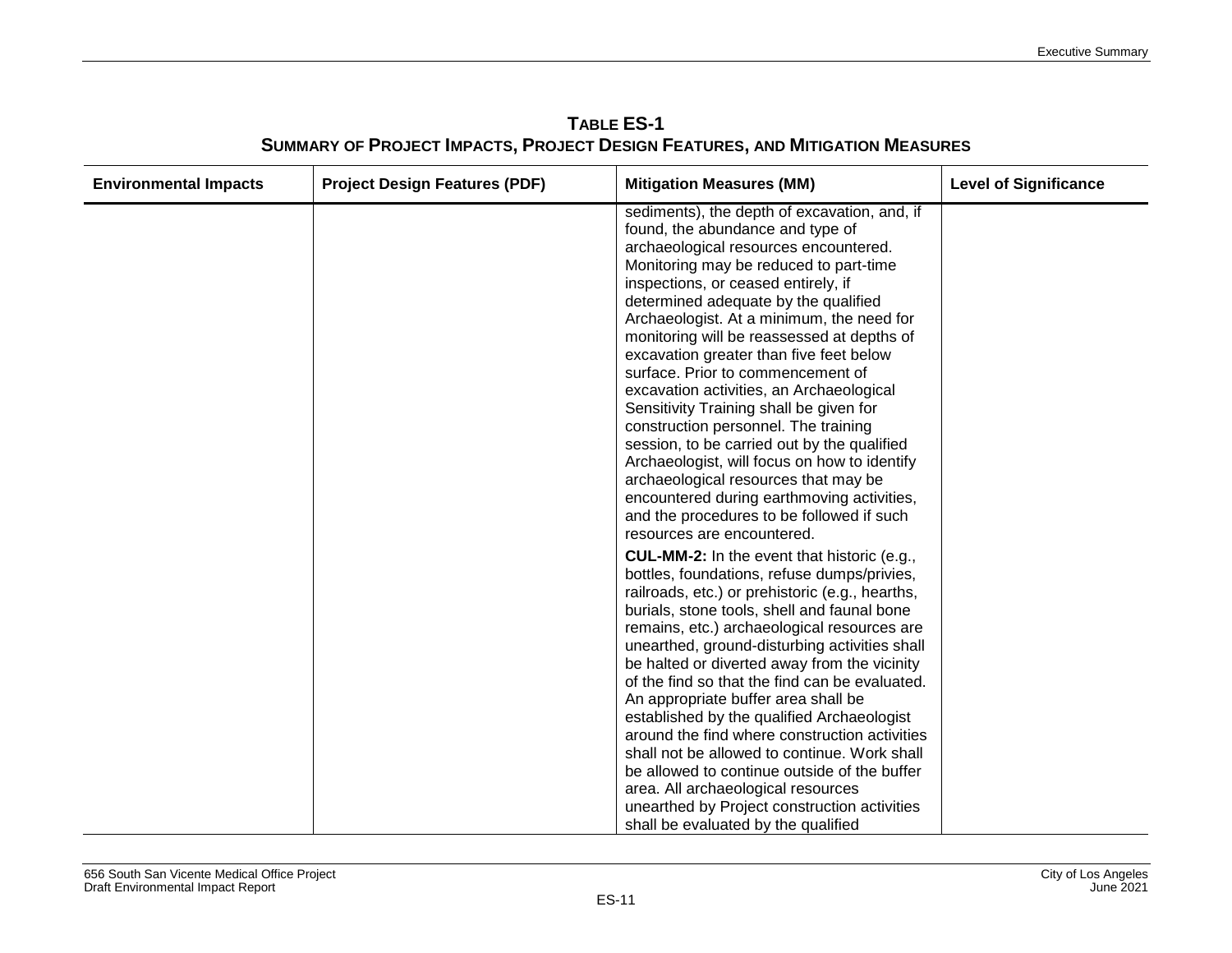| <b>Environmental Impacts</b> | <b>Project Design Features (PDF)</b> | <b>Mitigation Measures (MM)</b>                                                                                                                                                                                                                                                                                                                                                                                                                                                                                                                                                                                                                                                                                                                                                                                                                                                                                                                                                                                                                                                                                                                                                                                                                                                                                                                                                            | <b>Level of Significance</b> |
|------------------------------|--------------------------------------|--------------------------------------------------------------------------------------------------------------------------------------------------------------------------------------------------------------------------------------------------------------------------------------------------------------------------------------------------------------------------------------------------------------------------------------------------------------------------------------------------------------------------------------------------------------------------------------------------------------------------------------------------------------------------------------------------------------------------------------------------------------------------------------------------------------------------------------------------------------------------------------------------------------------------------------------------------------------------------------------------------------------------------------------------------------------------------------------------------------------------------------------------------------------------------------------------------------------------------------------------------------------------------------------------------------------------------------------------------------------------------------------|------------------------------|
|                              |                                      | Archaeologist. If a resource is determined<br>by the qualified Archaeologist to constitute a<br>"historical resource" pursuant to CEQA<br>Guidelines Section 15064.5(a) or a "unique<br>archaeological resource" pursuant to PRC<br>Section 21083.2(g), the qualified<br>Archaeologist shall coordinate with the<br>Applicant and the City to develop a formal<br>treatment plan that would serve to reduce<br>impacts to the resources. The treatment<br>plan established for the resources shall be<br>in accordance with CEQA Guidelines<br>Section 15064.5(f) for historical resources<br>and PRC Sections 21083.2(b) for unique<br>archaeological resources. Preservation in<br>place (i.e., avoidance) is the preferred<br>manner of treatment. If preservation in place<br>is not feasible, treatment may include<br>implementation of archaeological data<br>recovery excavations to remove the<br>resource along with subsequent laboratory<br>processing and analysis. Any archaeological<br>material collected shall be curated at a<br>public, non-profit institution with a research<br>interest in the materials, such as the Fowler<br>Museum, if such an institution agrees to<br>accept the material. If no institution accepts<br>the archaeological material, they shall be<br>donated to a local school or historical<br>society in the area for educational purposes. |                              |
|                              |                                      | <b>CUL-MM-3:</b> Prior to the release of the<br>grading bond, <sup>2</sup> the qualified Archaeologist                                                                                                                                                                                                                                                                                                                                                                                                                                                                                                                                                                                                                                                                                                                                                                                                                                                                                                                                                                                                                                                                                                                                                                                                                                                                                     |                              |

**TABLE ES-1 SUMMARY OF PROJECT IMPACTS, PROJECT DESIGN FEATURES, AND MITIGATION MEASURES**

 $\overline{a}$  $2$  A grading bond ensures the permit applicant is in compliance with the LAMC's rules and regulations.

shall prepare a final report and appropriate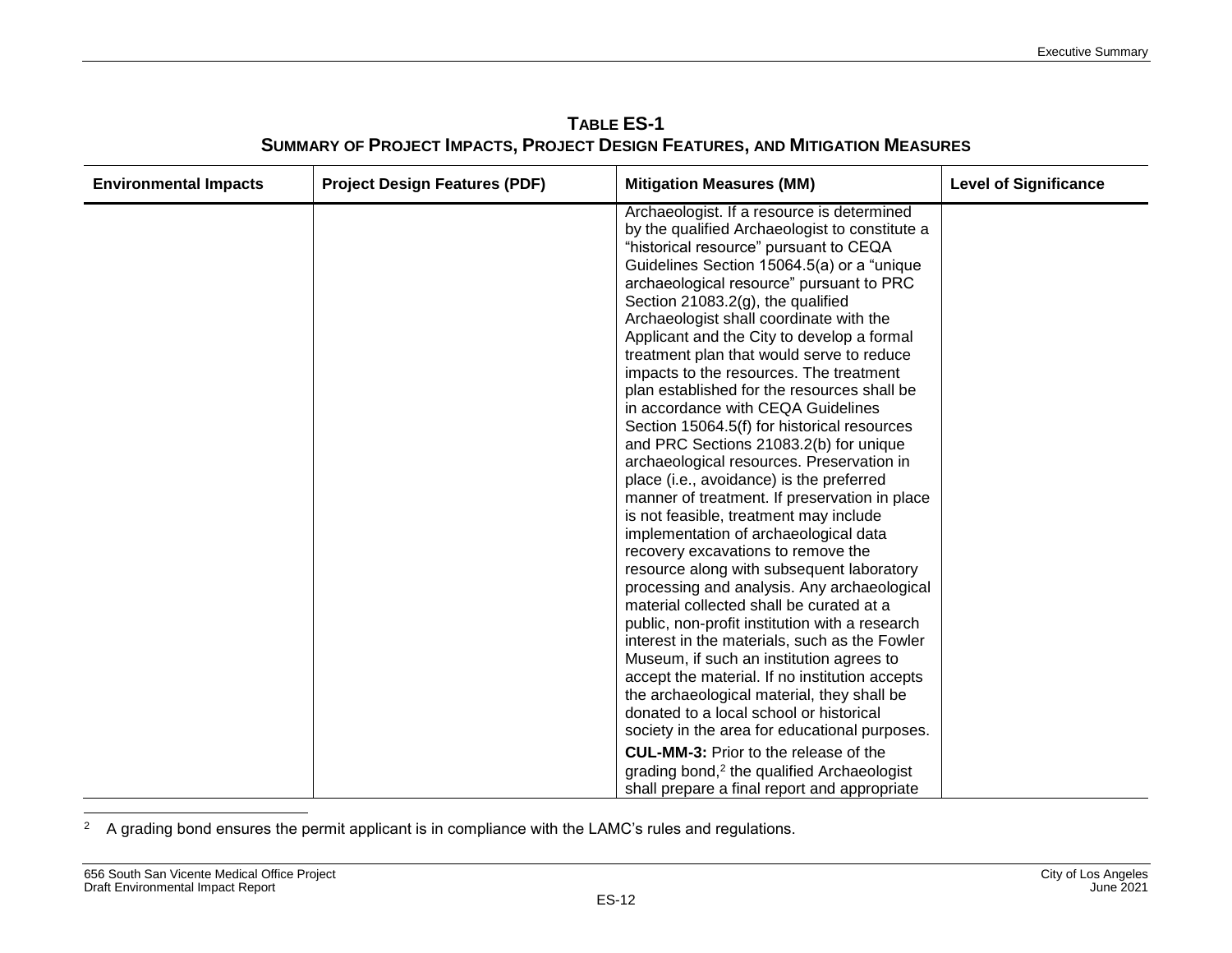**TABLE ES-1 SUMMARY OF PROJECT IMPACTS, PROJECT DESIGN FEATURES, AND MITIGATION MEASURES**

| <b>Environmental Impacts</b> | <b>Project Design Features (PDF)</b> | <b>Mitigation Measures (MM)</b>                                                                                                                                                                                                                                                                                                                                                                                                                                                                                                                                                                                                                                                                                                                     | <b>Level of Significance</b> |
|------------------------------|--------------------------------------|-----------------------------------------------------------------------------------------------------------------------------------------------------------------------------------------------------------------------------------------------------------------------------------------------------------------------------------------------------------------------------------------------------------------------------------------------------------------------------------------------------------------------------------------------------------------------------------------------------------------------------------------------------------------------------------------------------------------------------------------------------|------------------------------|
|                              |                                      | California Department of Parks and<br>Recreation Site Forms for each resource at<br>the conclusion of archaeological monitoring.<br>The report shall include a description of<br>resources unearthed, if any, treatment of the<br>resources, results of the artifact processing,<br>analysis, and research, and evaluation of<br>the resources with respect to the California<br>Register of Historical Resources and CEQA.<br>The report and the Site Forms shall be<br>submitted by the Applicant to the City of Los<br>Angeles, the South Central Coastal<br>Information Center, and representatives of<br>other appropriate or concerned agencies to<br>signify the satisfactory completion of the<br>Project and required mitigation measures. |                              |

#### **IV.C Energy**

| Threshold (a): Result in<br>potentially significant<br>environmental impact due to<br>wasteful, inefficient, or<br>unnecessary consumption of<br>energy resources, during<br>project construction or<br>operation? | None | No mitigation measures are required. | Less than Significant |
|--------------------------------------------------------------------------------------------------------------------------------------------------------------------------------------------------------------------|------|--------------------------------------|-----------------------|
| <b>Threshold (b): Conflict with or  </b><br>obstruct a state or local plan<br>for renewable energy or<br>energy efficiency?                                                                                        | None | No mitigation measures are required. | Less than Significant |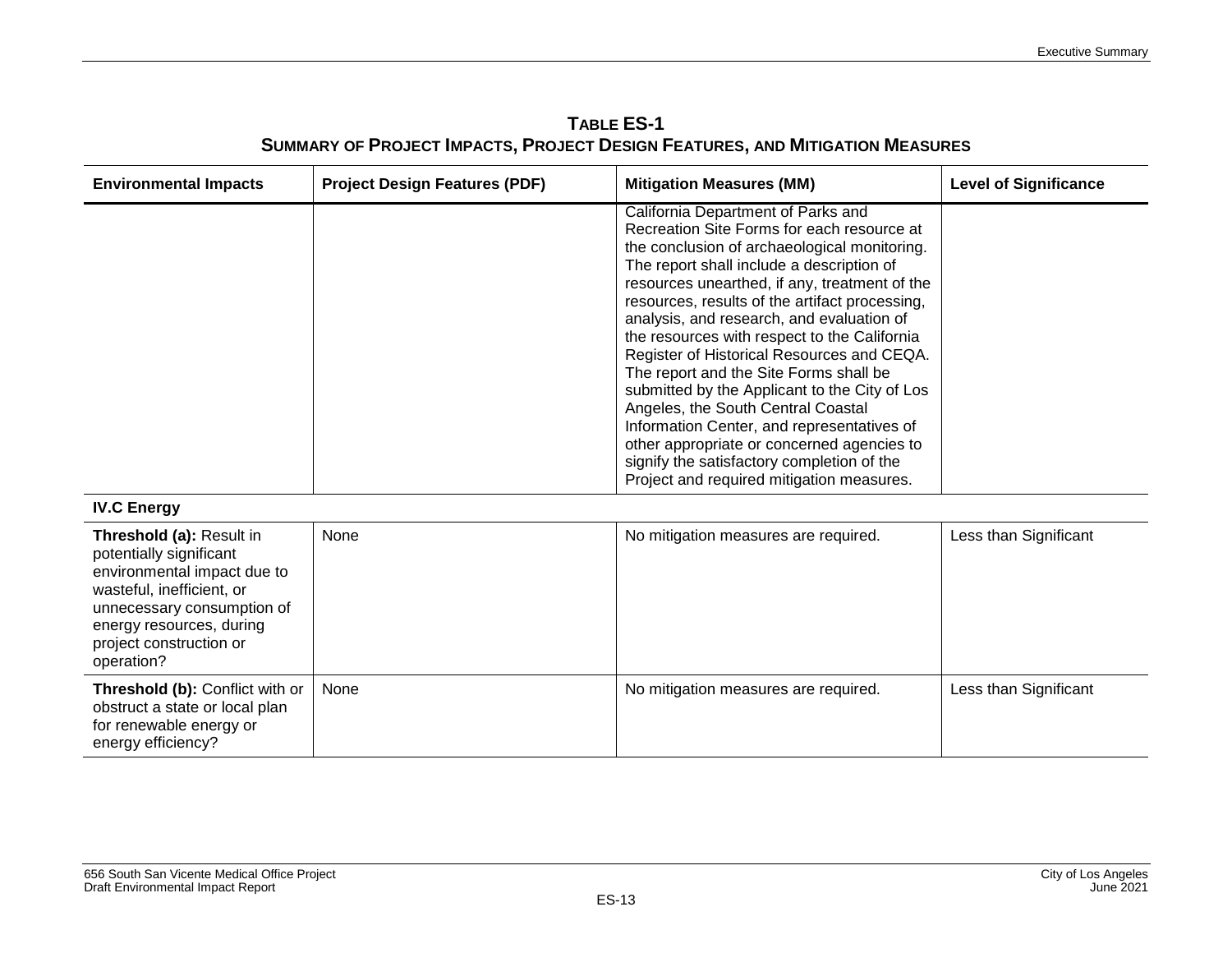| <b>TABLE ES-1</b>                                                                   |
|-------------------------------------------------------------------------------------|
| <b>SUMMARY OF PROJECT IMPACTS, PROJECT DESIGN FEATURES, AND MITIGATION MEASURES</b> |

| <b>Environmental Impacts</b>                                                                                                                                                                                                                                                                    | <b>Project Design Features (PDF)</b> | <b>Mitigation Measures (MM)</b>      | <b>Level of Significance</b> |
|-------------------------------------------------------------------------------------------------------------------------------------------------------------------------------------------------------------------------------------------------------------------------------------------------|--------------------------------------|--------------------------------------|------------------------------|
| <b>IV.D Geology and Soils</b>                                                                                                                                                                                                                                                                   |                                      |                                      |                              |
| Threshold (a)iii: Would the<br>Project directly or indirectly<br>cause potential substantial<br>adverse effects, including the<br>risk or loss, injury, or death,<br>involving: Seismically-related<br>ground failure, including<br>liquefaction?                                               | None                                 | No mitigation measures are required. | Less than Significant        |
| Threshold (c): Would the<br>Project be located on a<br>geologic unit or soil that is<br>unstable or that would<br>become unstable as a result<br>of the Project, and potentially<br>result in on-site or off-site<br>landslide, lateral spreading,<br>subsidence, liquefaction, or<br>collapse? | None                                 | No mitigation measures are required. | Less than Significant        |
| Threshold (d): Would the<br>Project be located on<br>expansive soil, as defined in<br>Table 18-1-B of the Uniform<br>Building Code (1994), creating<br>substantial direct or indirect<br>risk to life or property?                                                                              | None                                 | No mitigation measures are required. | Less than Significant        |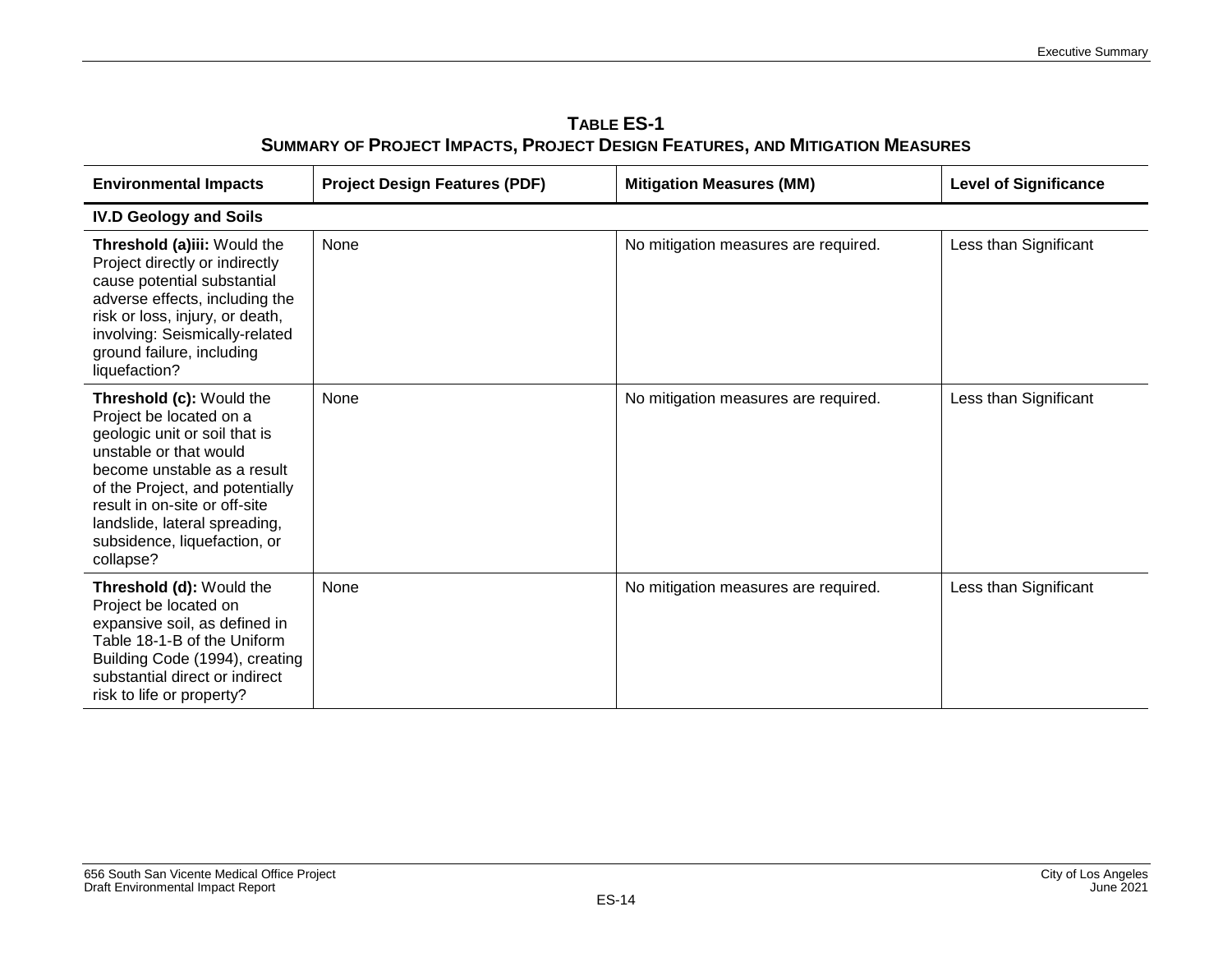| <b>Environmental Impacts</b>                                                                                                                         | <b>Project Design Features (PDF)</b> | <b>Mitigation Measures (MM)</b>                                                                                                                                                                                                                                                                                                                                                                                                                                                                                                                                                                                                                                                                                                                                                                                                                                                                                                                                                                                                                                                                                                         | <b>Level of Significance</b>                                                                |
|------------------------------------------------------------------------------------------------------------------------------------------------------|--------------------------------------|-----------------------------------------------------------------------------------------------------------------------------------------------------------------------------------------------------------------------------------------------------------------------------------------------------------------------------------------------------------------------------------------------------------------------------------------------------------------------------------------------------------------------------------------------------------------------------------------------------------------------------------------------------------------------------------------------------------------------------------------------------------------------------------------------------------------------------------------------------------------------------------------------------------------------------------------------------------------------------------------------------------------------------------------------------------------------------------------------------------------------------------------|---------------------------------------------------------------------------------------------|
| Threshold (f): Would the<br>Project directly or indirectly<br>destroy a unique<br>paleontological resource or<br>site or unique geologic<br>feature? | None                                 | <b>GEO-MM-1:</b> A Qualified Paleontologist<br>meeting the Society for Vertebrate<br>Paleontology (SVP) Standards (Qualified<br>Paleontologist) shall be retained prior to the<br>approval of demolition or grading permits.<br>The Qualified Paleontologist shall provide<br>technical and compliance oversight of all<br>work as it relates to paleontological<br>resources, shall attend the Project kick-off<br>meeting and Project progress meetings on a<br>regular basis, and shall report to the Project<br>Site in the event potential paleontological<br>resources are encountered.<br><b>GEO-MM-2:</b> The Qualified Paleontologist<br>shall conduct construction worker<br>paleontological resources sensitivity training<br>at the Project kick-off meeting prior to the<br>start of ground disturbing activities (including<br>vegetation removal, pavement removal, etc.).<br>In the event construction crews are phased,<br>additional training shall be conducted for new<br>construction personnel. The training session<br>shall focus on the recognition of the types of<br>paleontological resources that could be | Less than Significant with<br><b>Mitigation for Construction</b><br>No Impact for Operation |
|                                                                                                                                                      |                                      | encountered within the Project Site and the<br>procedures to be followed if they are found.<br>Documentation shall be retained by the<br>Qualified Paleontologist demonstrating that<br>the appropriate construction personnel<br>attended the training.                                                                                                                                                                                                                                                                                                                                                                                                                                                                                                                                                                                                                                                                                                                                                                                                                                                                                |                                                                                             |
|                                                                                                                                                      |                                      | <b>GEO-MM-3: Paleontological resources</b><br>monitoring shall be performed by a qualified<br>paleontological monitor (meeting the<br>standards of the SVP, 2010) under the                                                                                                                                                                                                                                                                                                                                                                                                                                                                                                                                                                                                                                                                                                                                                                                                                                                                                                                                                             |                                                                                             |

**TABLE ES-1 SUMMARY OF PROJECT IMPACTS, PROJECT DESIGN FEATURES, AND MITIGATION MEASURES**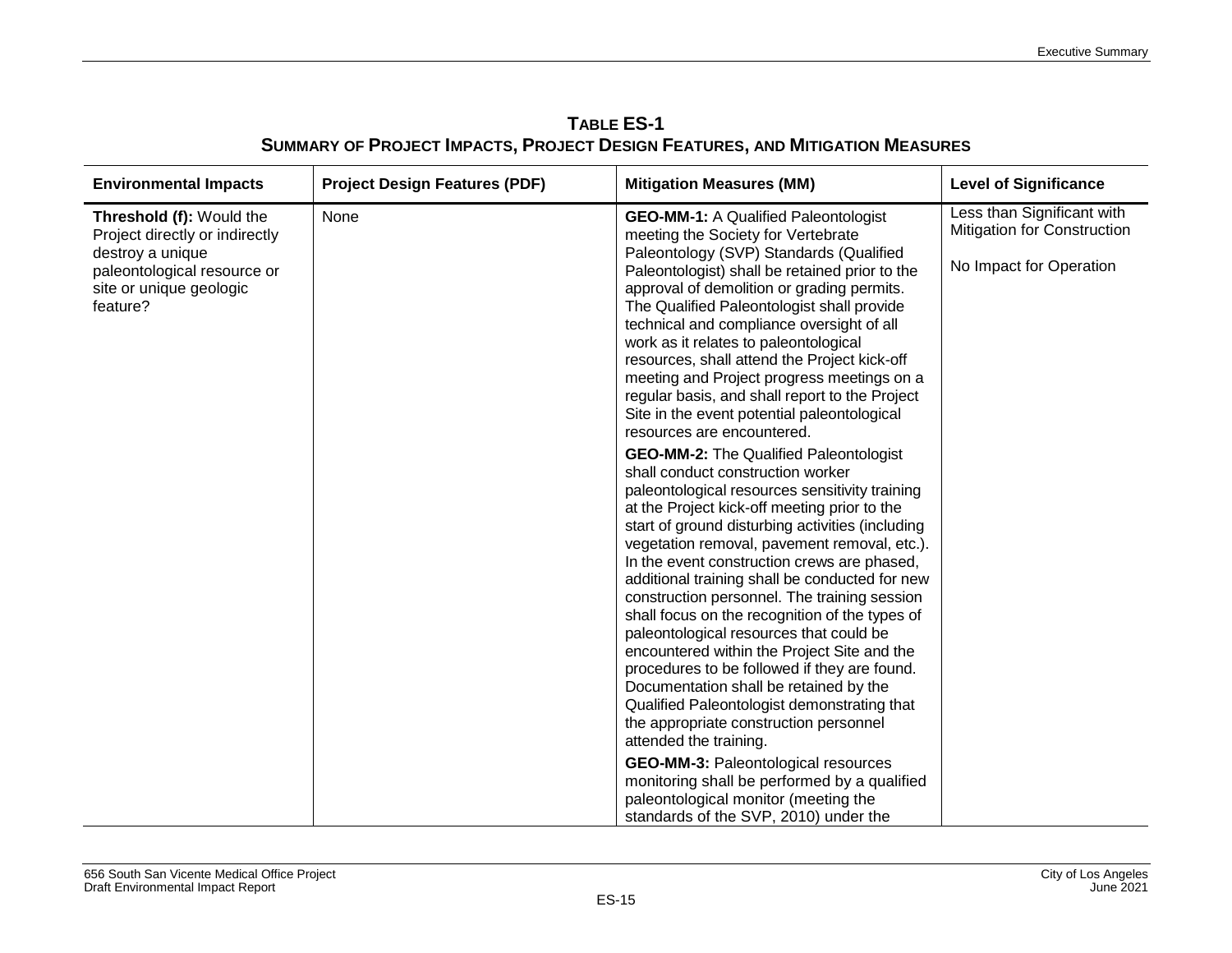| <b>TABLE ES-1</b>                                                                   |  |
|-------------------------------------------------------------------------------------|--|
| <b>SUMMARY OF PROJECT IMPACTS, PROJECT DESIGN FEATURES, AND MITIGATION MEASURES</b> |  |

| <b>Environmental Impacts</b> | <b>Project Design Features (PDF)</b> | <b>Mitigation Measures (MM)</b>                                                                                                                                                                                                                                                                                                                                                                                                                                                                                                                                                                                                                                                                                                                                                                                                                                                                                                    | <b>Level of Significance</b> |
|------------------------------|--------------------------------------|------------------------------------------------------------------------------------------------------------------------------------------------------------------------------------------------------------------------------------------------------------------------------------------------------------------------------------------------------------------------------------------------------------------------------------------------------------------------------------------------------------------------------------------------------------------------------------------------------------------------------------------------------------------------------------------------------------------------------------------------------------------------------------------------------------------------------------------------------------------------------------------------------------------------------------|------------------------------|
|                              |                                      | direction of the Qualified Paleontologist.<br>Paleontological resources monitoring shall<br>be conducted for all ground disturbing<br>activities in previously undisturbed<br>sediments which have high sensitivity for<br>encountering paleontological resources.<br>Depending on the conditions encountered,<br>full-time monitoring can be reduced to part-<br>time inspections or ceased entirely if<br>determined adequate by the Qualified<br>Paleontologist. The Qualified Paleontologist<br>shall spot check the excavation on an<br>intermittent basis and recommend whether<br>the depth of required monitoring needs to be<br>revised based on his/her observations.<br>Monitors shall have the authority to<br>temporarily halt or divert work away from<br>exposed fossils or potential fossils. Monitors<br>shall prepare daily logs detailing the types of<br>activities and soils observed and any<br>discoveries. |                              |
|                              |                                      | If construction or other Project personnel<br>discover any potential fossils during<br>construction, regardless of the depth of work<br>or location, work at the discovery location<br>shall cease in a 50-foot radius of the<br>discovery until the Qualified Paleontologist<br>has assessed the discovery, conferred with<br>the City, and made recommendations as to<br>the appropriate treatment. Any significant<br>fossils collected during Project-related<br>excavations shall be prepared to the point of<br>identification and curated into an accredited<br>repository with retrievable storage, such as<br>the Natural History Museum of Los Angeles                                                                                                                                                                                                                                                                   |                              |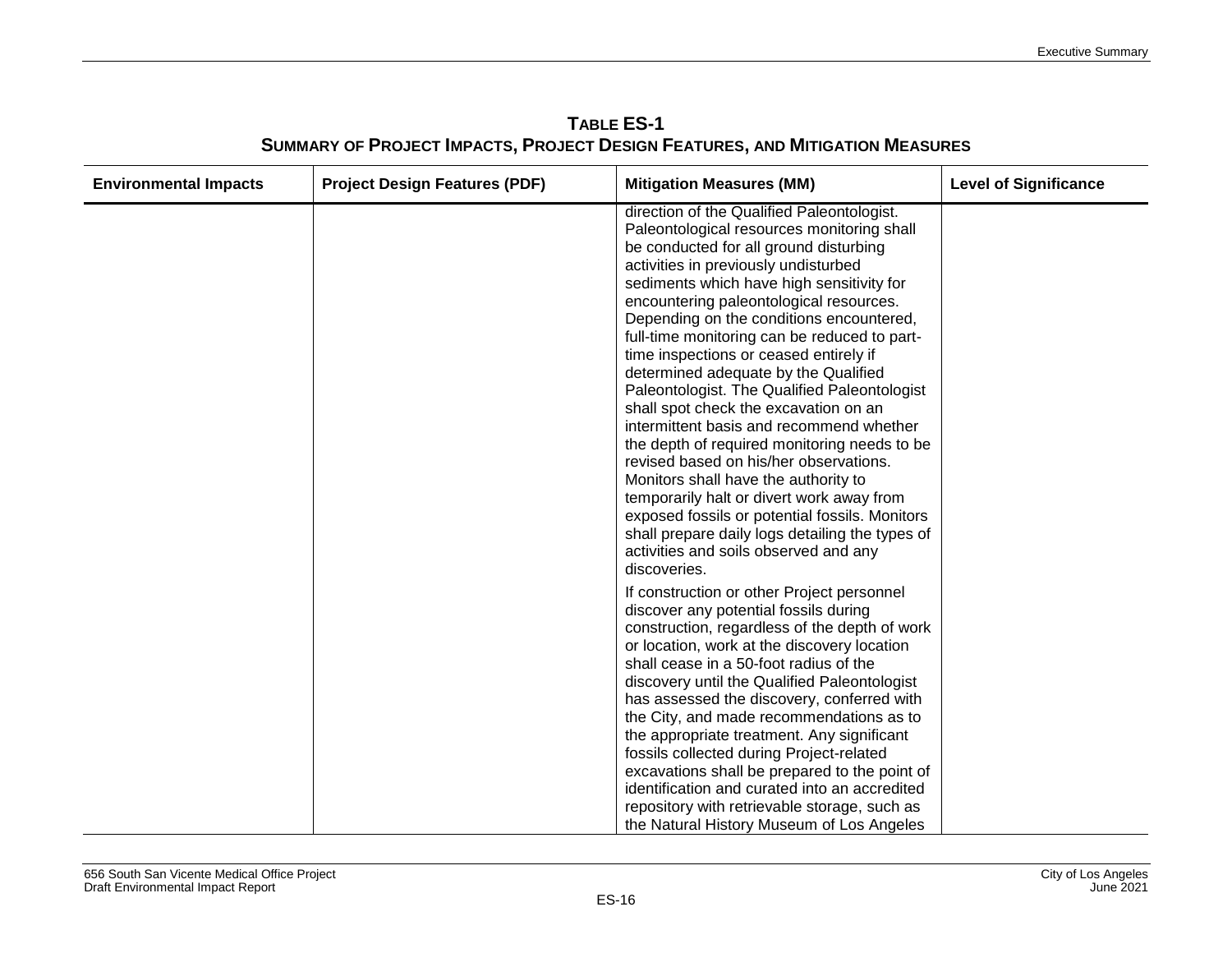| <b>TABLE ES-1</b>                                                                   |
|-------------------------------------------------------------------------------------|
| <b>SUMMARY OF PROJECT IMPACTS, PROJECT DESIGN FEATURES, AND MITIGATION MEASURES</b> |

| <b>Environmental Impacts</b>                                                                                                                                                                                                              | <b>Project Design Features (PDF)</b>                              | <b>Mitigation Measures (MM)</b>                                                                                                                                                                                                                                                                                                                                                                                                    | <b>Level of Significance</b> |
|-------------------------------------------------------------------------------------------------------------------------------------------------------------------------------------------------------------------------------------------|-------------------------------------------------------------------|------------------------------------------------------------------------------------------------------------------------------------------------------------------------------------------------------------------------------------------------------------------------------------------------------------------------------------------------------------------------------------------------------------------------------------|------------------------------|
|                                                                                                                                                                                                                                           |                                                                   | County. The Qualified Paleontologist shall<br>prepare a final monitoring and mitigation<br>report for submittal to the City in order to<br>document the results of the monitoring effort<br>and any discoveries. If there are significant<br>discoveries, fossil locality information and<br>final disposition shall be included with the<br>final report, which shall be submitted to the<br>appropriate repository and the City. |                              |
| <b>IV.E Greenhouse Gas Emissions</b>                                                                                                                                                                                                      |                                                                   |                                                                                                                                                                                                                                                                                                                                                                                                                                    |                              |
| Threshold (a): Would the<br>Project generate GHG<br>emissions, either directly or<br>indirectly, that may have a<br>significant impact on the<br>environment?                                                                             | TRAF-PDF-1 (see below)                                            | No mitigation measures are required.                                                                                                                                                                                                                                                                                                                                                                                               | Less than Significant        |
| Threshold (b): Would the<br>Project conflict with any<br>applicable plan, policy or<br>regulation adopted for the<br>purpose of reducing the<br>emissions of GHGs?                                                                        | TRAF-PDF-1 (see below)                                            | No mitigation measures are required.                                                                                                                                                                                                                                                                                                                                                                                               | Less than Significant        |
| <b>IV.F Land Use and Planning</b>                                                                                                                                                                                                         |                                                                   |                                                                                                                                                                                                                                                                                                                                                                                                                                    |                              |
| Threshold (b): Would the<br>Project cause a significant<br>environmental impact due to a<br>conflict with any land use plan,<br>policy, or regulation adopted<br>for the purpose of avoiding or<br>mitigating an environmental<br>effect? | POL-PDF-2 (see below)<br>TRAF-PDF-1 and TRAF-PDF-2 (see<br>below) | No mitigation measures are required.                                                                                                                                                                                                                                                                                                                                                                                               | Less than Significant        |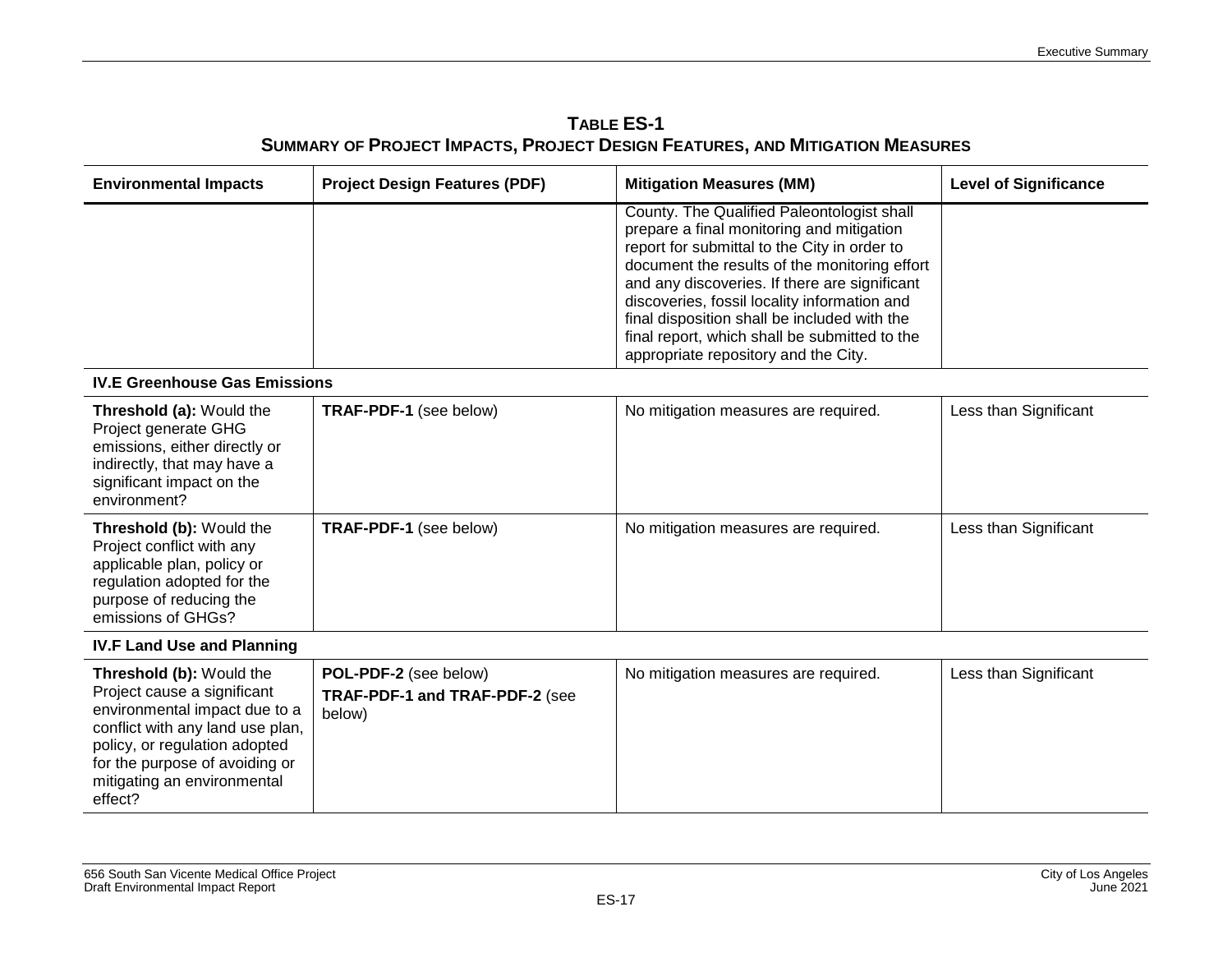| <b>TABLE ES-1</b>                                                                   |
|-------------------------------------------------------------------------------------|
| <b>SUMMARY OF PROJECT IMPACTS, PROJECT DESIGN FEATURES, AND MITIGATION MEASURES</b> |

| <b>Environmental Impacts</b>                                                                                                                                                                                                                                                                                             | <b>Project Design Features (PDF)</b> | <b>Mitigation Measures (MM)</b>                                                                                                                                                                                                                                                                                                                                                                                                                                                                                                                                                                                                                                                                                                                                                                                                                                                                                                                                                                                                                                                                                                                                                                                                                                                                                                                                                                                                                                                                                       | <b>Level of Significance</b>                                                                                                                                                                                                                    |
|--------------------------------------------------------------------------------------------------------------------------------------------------------------------------------------------------------------------------------------------------------------------------------------------------------------------------|--------------------------------------|-----------------------------------------------------------------------------------------------------------------------------------------------------------------------------------------------------------------------------------------------------------------------------------------------------------------------------------------------------------------------------------------------------------------------------------------------------------------------------------------------------------------------------------------------------------------------------------------------------------------------------------------------------------------------------------------------------------------------------------------------------------------------------------------------------------------------------------------------------------------------------------------------------------------------------------------------------------------------------------------------------------------------------------------------------------------------------------------------------------------------------------------------------------------------------------------------------------------------------------------------------------------------------------------------------------------------------------------------------------------------------------------------------------------------------------------------------------------------------------------------------------------------|-------------------------------------------------------------------------------------------------------------------------------------------------------------------------------------------------------------------------------------------------|
| <b>IV.G Noise</b>                                                                                                                                                                                                                                                                                                        |                                      |                                                                                                                                                                                                                                                                                                                                                                                                                                                                                                                                                                                                                                                                                                                                                                                                                                                                                                                                                                                                                                                                                                                                                                                                                                                                                                                                                                                                                                                                                                                       |                                                                                                                                                                                                                                                 |
| Threshold (a): Would the<br>Project result in the generation<br>of a substantial temporary or<br>permanent increase in<br>ambient noise levels in the<br>vicinity of the project in excess<br>of standards established in the<br>local general plan or noise<br>ordinance, or applicable<br>standards of other agencies? | None                                 | NOI-MM-1: The Project shall provide<br>temporary ground-level construction noise<br>barriers, with a minimum height of eight feet<br>and up to a height of 15 feet along the<br>alleyway along the northeast property line,<br>equipped with noise blankets or equivalent<br>noise reduction materials rated to achieve<br>sound level reductions of at least 10 dBA<br>between the Project Site and ground-level<br>sensitive receptor locations. These<br>temporary noise barriers shall be used to<br>block the line-of-sight between the<br>construction equipment and the noise-<br>sensitive receptor(s) during the duration of<br>construction activities. Prior to obtaining any<br>permits, documentation prepared by a noise<br>consultant verifying compliance with this<br>measure shall be submitted to the<br>Department of City Planning.<br>NOI-MM-2: Noise- and vibration-generating<br>construction equipment whose specific<br>location on the Project Site may be flexible<br>(e.g., compressors and generators) shall be<br>located away from the nearest off-site<br>sensitive land uses (at least 100 feet away),<br>or natural and/or manmade barriers (e.g.,<br>intervening construction trailers) shall be<br>used to screen propagation of noise from<br>such equipment towards these land uses.<br>NOI-MM-3: The Project contractor shall use<br>power construction equipment with state-of-<br>the-art noise shielding and muffling devices.<br>Flexible sound control curtains shall be | Less than Significant for:<br><b>Off-Site Construction</b><br><b>Noise</b><br><b>On-Site Operational</b><br><b>Noise</b><br><b>Off-Site Traffic Noise</b><br>Significant and<br>Unavoidable for:<br><b>On-Site Construction</b><br><b>Noise</b> |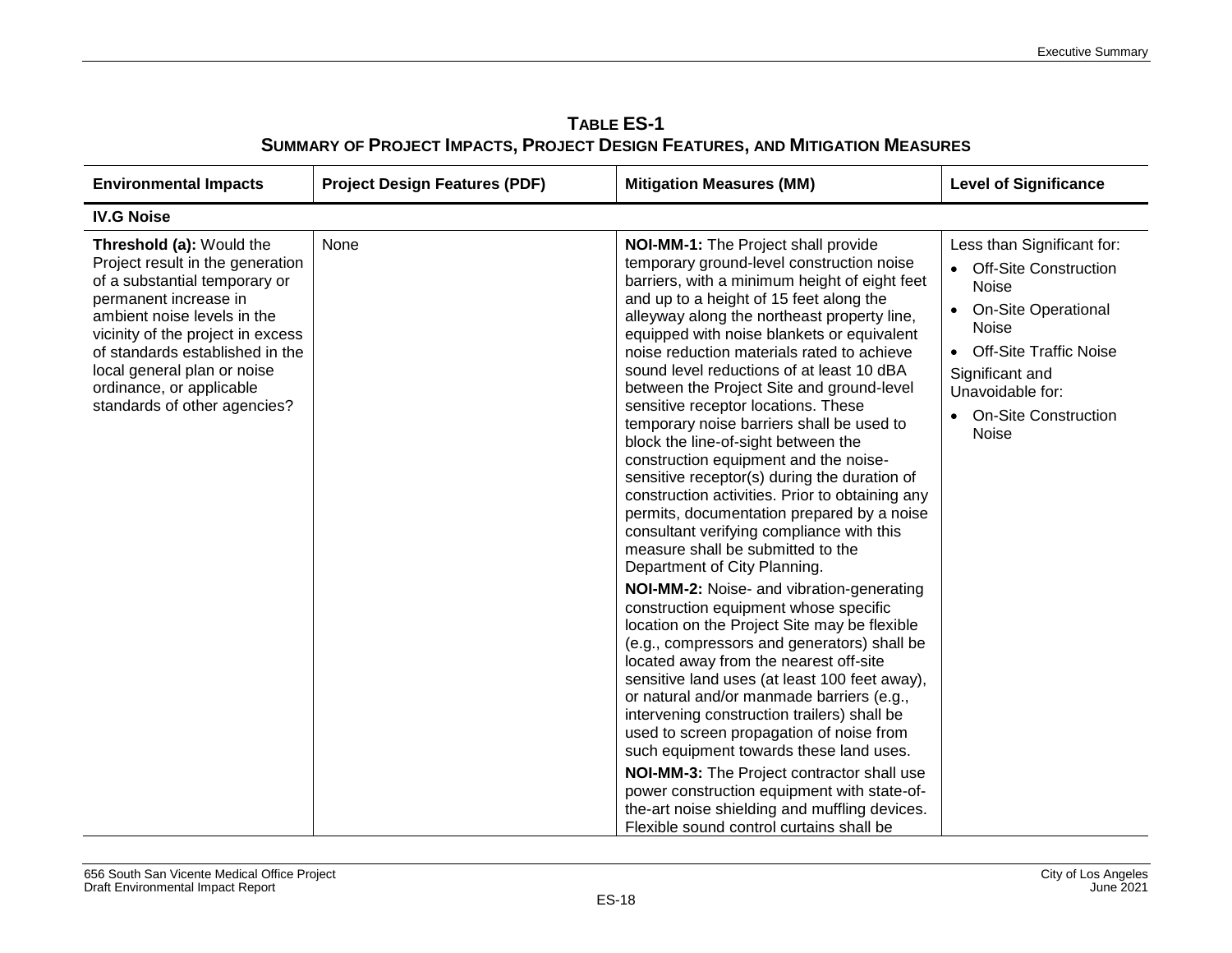| TABLE ES-1                                                                   |  |  |
|------------------------------------------------------------------------------|--|--|
| SUMMARY OF PROJECT IMPACTS, PROJECT DESIGN FEATURES, AND MITIGATION MEASURES |  |  |

| <b>Environmental Impacts</b>                                                                                                      | <b>Project Design Features (PDF)</b>                                                                                                                                                                                                               | <b>Mitigation Measures (MM)</b>                                                                                                                                                                                                                                                                                                                                                                                                                                                                                                                                                                                                                                                                                                                                       | <b>Level of Significance</b>                                                                                                                                                                                                                                                      |
|-----------------------------------------------------------------------------------------------------------------------------------|----------------------------------------------------------------------------------------------------------------------------------------------------------------------------------------------------------------------------------------------------|-----------------------------------------------------------------------------------------------------------------------------------------------------------------------------------------------------------------------------------------------------------------------------------------------------------------------------------------------------------------------------------------------------------------------------------------------------------------------------------------------------------------------------------------------------------------------------------------------------------------------------------------------------------------------------------------------------------------------------------------------------------------------|-----------------------------------------------------------------------------------------------------------------------------------------------------------------------------------------------------------------------------------------------------------------------------------|
|                                                                                                                                   |                                                                                                                                                                                                                                                    | placed around all drilling apparatuses, drill<br>rigs, and jackhammers when in use that<br>shall achieve a sound level reduction of at<br>least 10 dBA between the Project Site and<br>ground-level sensitive receptor locations.<br><b>NOI-MM-4:</b> A construction liaison shall be<br>provided to inform the nearby receptors<br>when peak noise and vibration activities are<br>scheduled to occur. Two weeks prior to the<br>commencement of construction at the<br>Project Site, notification shall be provided to<br>properties identified as sensitive receptors<br>that discloses the construction schedule,<br>including the various types of activities and<br>equipment that would be occurring<br>throughout the duration of the construction<br>period. |                                                                                                                                                                                                                                                                                   |
| Threshold (b): Would the<br>Project result in generation of<br>excessive groundborne<br>vibration or groundborne noise<br>levels? | NOI-PDF-1: Impact Pile Driving and<br><b>Blasting Prohibitions. The Project will</b><br>not use or allow impact pile drivers and<br>will not require or allow blasting during<br>construction activities. Augured or drilled<br>piles are allowed. | No mitigation measures are required or<br>feasible for on-site vibration impacts during<br>construction for human annoyance.                                                                                                                                                                                                                                                                                                                                                                                                                                                                                                                                                                                                                                          | Less than Significant for:<br><b>On-Site Construction</b><br><b>Vibration for Structural</b><br>Damage<br><b>Off-Site Construction</b><br>Vibration for Structural<br>Damage<br><b>Off-Site Construction</b><br>Vibration for Human<br>Annoyance<br>Vibration during<br>Operation |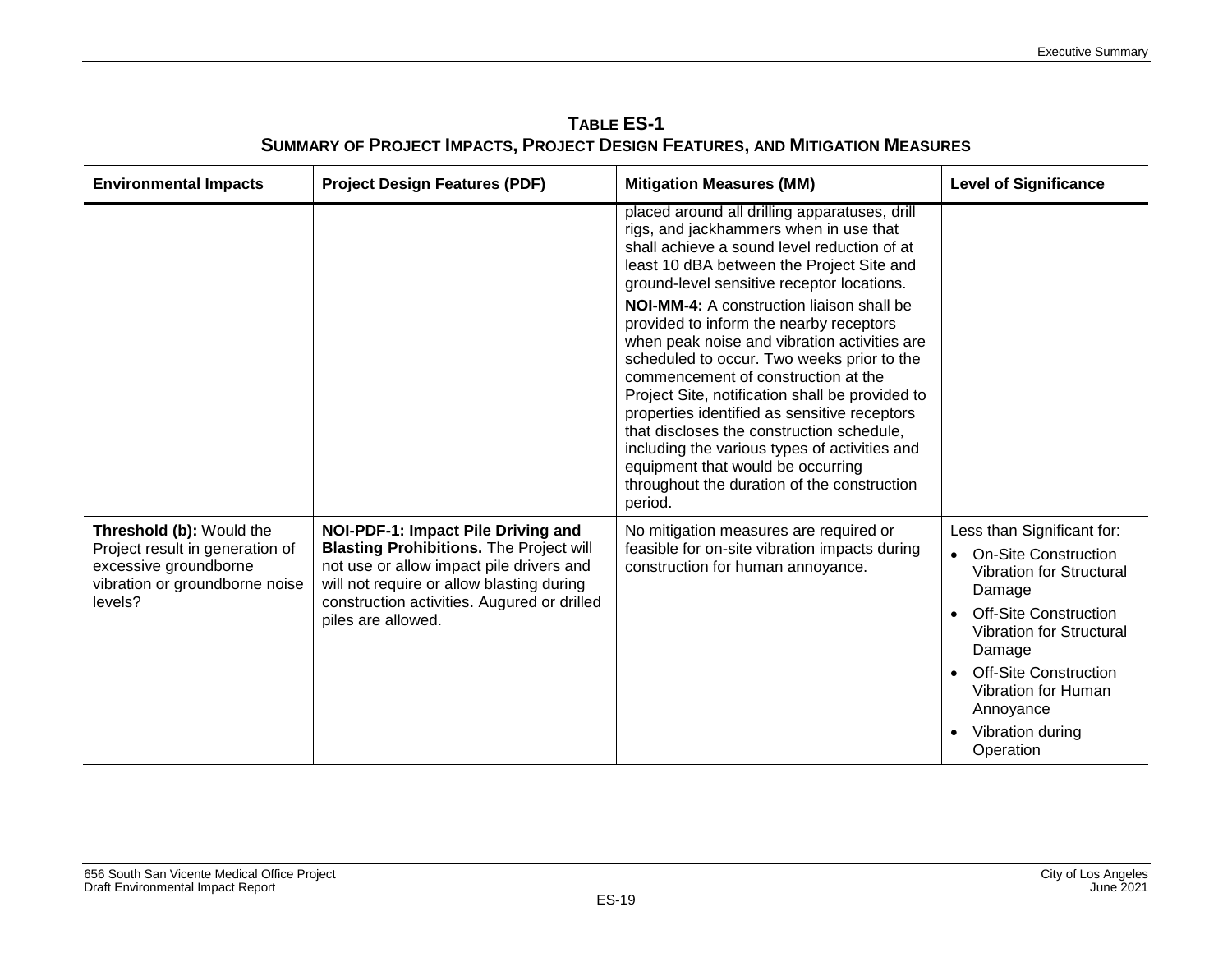| TABLE ES-1                                                                          |
|-------------------------------------------------------------------------------------|
| <b>SUMMARY OF PROJECT IMPACTS, PROJECT DESIGN FEATURES, AND MITIGATION MEASURES</b> |

| <b>Environmental Impacts</b>                                                                                                                                                                                                                                                                                                                                                                                                                                                            | <b>Project Design Features (PDF)</b>                    | <b>Mitigation Measures (MM)</b>      | <b>Level of Significance</b>                                    |
|-----------------------------------------------------------------------------------------------------------------------------------------------------------------------------------------------------------------------------------------------------------------------------------------------------------------------------------------------------------------------------------------------------------------------------------------------------------------------------------------|---------------------------------------------------------|--------------------------------------|-----------------------------------------------------------------|
|                                                                                                                                                                                                                                                                                                                                                                                                                                                                                         |                                                         |                                      | Significant and<br>Unavoidable for:                             |
|                                                                                                                                                                                                                                                                                                                                                                                                                                                                                         |                                                         |                                      | <b>On-Site Construction</b><br>Vibration for Human<br>Annoyance |
| <b>IV.H.1 Public Services - Fire Protection</b>                                                                                                                                                                                                                                                                                                                                                                                                                                         |                                                         |                                      |                                                                 |
| <b>Threshold (a): Would the</b><br>Project result in substantial<br>adverse physical impacts<br>associated with the provision<br>of new or physically altered<br>government facilities, need for<br>new or physically altered<br>governmental facilities, the<br>construction of which would<br>cause significant<br>environmental impacts, in<br>order to maintain acceptable<br>service ratios, response times<br>or other performance<br>objectives for fire protection<br>services? | <b>TRAF-PDF-2</b> (see below)<br>TRAF-PDF-3 (see below) | No mitigation measures are required. | Less than Significant                                           |

#### **IV.H.2 Public Services – Police Protection**

| <b>Threshold (a): Would the</b><br>Project result in substantial<br>adverse physical impacts<br>associated with the provision<br>of new or physically altered<br>government facilities, need for<br>new or physically altered<br>governmental facilities, the<br>construction of which would<br>cause significant | TRAF-PDF-2 (see below)<br>TRAF-PDF-3 (see below)<br><b>POL-PDF-1: Security Features During</b><br><b>Construction.</b> During construction, the<br>Project Site shall be fenced and gated<br>with surveillance cameras to monitor the<br>site during off hours. Security lighting<br>shall also be provided in and around the<br>construction site. | No mitigation measures are required. | Less than Significant |
|-------------------------------------------------------------------------------------------------------------------------------------------------------------------------------------------------------------------------------------------------------------------------------------------------------------------|-----------------------------------------------------------------------------------------------------------------------------------------------------------------------------------------------------------------------------------------------------------------------------------------------------------------------------------------------------|--------------------------------------|-----------------------|
|-------------------------------------------------------------------------------------------------------------------------------------------------------------------------------------------------------------------------------------------------------------------------------------------------------------------|-----------------------------------------------------------------------------------------------------------------------------------------------------------------------------------------------------------------------------------------------------------------------------------------------------------------------------------------------------|--------------------------------------|-----------------------|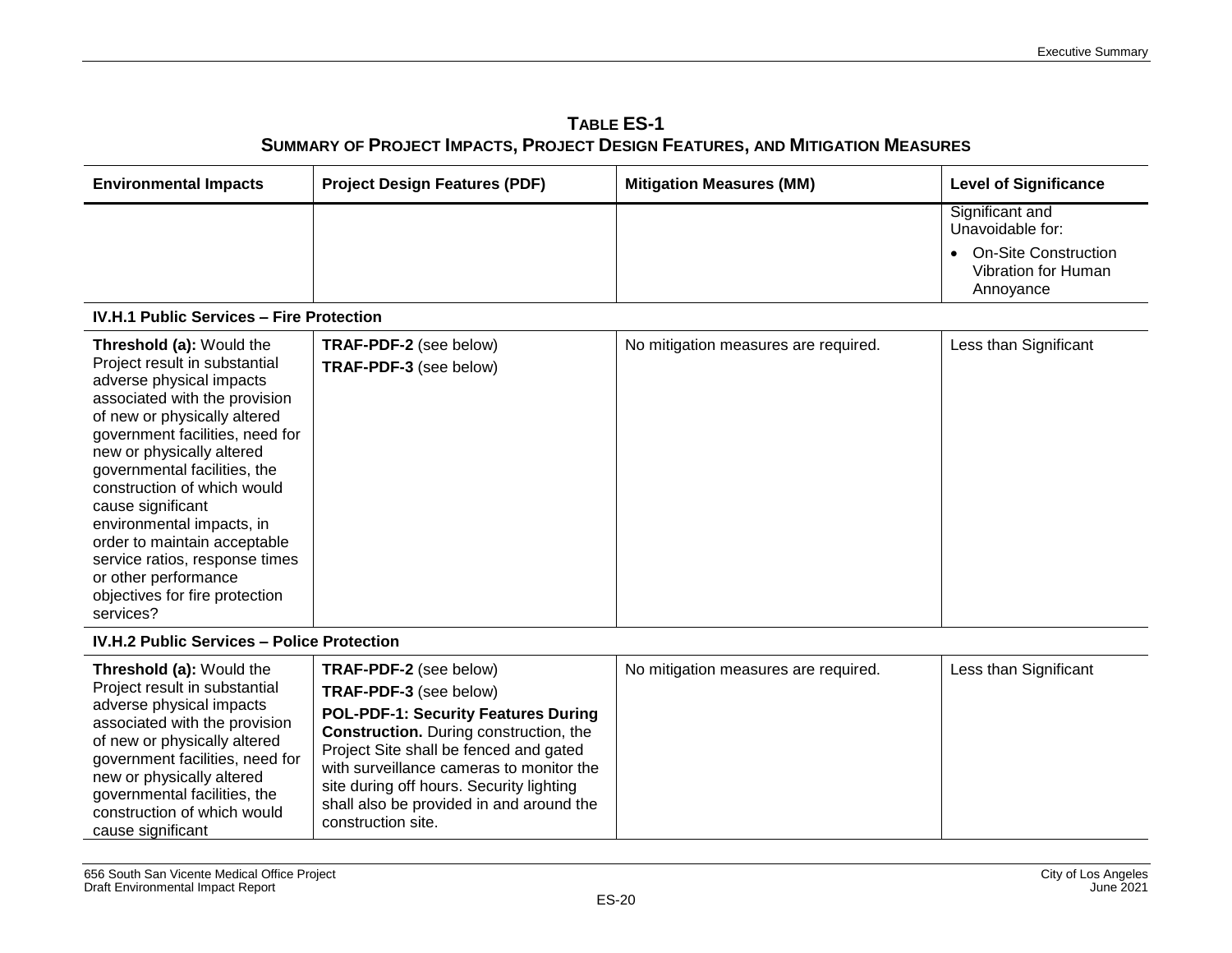| <b>TABLE ES-1</b>                                                                   |
|-------------------------------------------------------------------------------------|
| <b>SUMMARY OF PROJECT IMPACTS, PROJECT DESIGN FEATURES, AND MITIGATION MEASURES</b> |

| <b>Environmental Impacts</b>                                                                                                                                                                            | <b>Project Design Features (PDF)</b>                                                                                                                                                                                                                                                                                                                                                                                                                                                                                                                                                                                                                                                                                                                                                                                                            | <b>Mitigation Measures (MM)</b>      | <b>Level of Significance</b> |
|---------------------------------------------------------------------------------------------------------------------------------------------------------------------------------------------------------|-------------------------------------------------------------------------------------------------------------------------------------------------------------------------------------------------------------------------------------------------------------------------------------------------------------------------------------------------------------------------------------------------------------------------------------------------------------------------------------------------------------------------------------------------------------------------------------------------------------------------------------------------------------------------------------------------------------------------------------------------------------------------------------------------------------------------------------------------|--------------------------------------|------------------------------|
| environmental impacts, in<br>order to maintain acceptable<br>service ratios, response times<br>or other performance<br>objectives for police<br>protection?                                             | <b>POL-PDF-2: Security Features During</b><br><b>Operation.</b> During operation of the Project,<br>access to the parking structure shall be<br>controlled through gated entries, and the<br>entry areas shall be well illuminated.<br>Project Site security shall include controlled<br>keycard access to medical office spaces,<br>security lighting within common areas and<br>entryways, and closed circuit TV<br>monitoring (CCTV).                                                                                                                                                                                                                                                                                                                                                                                                        |                                      |                              |
| <b>IV.I Transportation</b>                                                                                                                                                                              |                                                                                                                                                                                                                                                                                                                                                                                                                                                                                                                                                                                                                                                                                                                                                                                                                                                 |                                      |                              |
| Threshold (a): Would the<br>Project conflict with a<br>program, plan, ordinance or<br>policy addressing the<br>circulation system, including<br>transit, roadway, bicycle and<br>pedestrian facilities? | <b>TRAF-PDF-1: Transportation Demand</b><br>Management (TDM) Program. The<br>Applicant will implement a TDM Program<br>aimed at discouraging single-occupancy<br>vehicle trips and encouraging alternative<br>modes of transportation, such as<br>carpooling, taking transit, walking, and<br>biking. The TDM Program will be subject<br>to review and approval by the Los<br>Angeles Department of City Planning<br>and LADOT. The exact measures to be<br>implemented will be determined when<br>the Program is prepared, prior to<br>issuance of a final certificate of<br>occupancy for the Project. The strategies<br>will include, at a minimum, the following:<br>Bicycle facilities including short-term<br>and long-term parking, and onsite<br>lockers and showers in accordance<br>with Planning Code requirements; <sup>3</sup> and | No mitigation measures are required. | Less than Significant        |

 $\overline{a}$  $3$  Ordinance No. 185,480 amends Sections 12.03, 12.21 and 12.26 of the Los Angeles Municipal Code to update the bicycle parking regulations.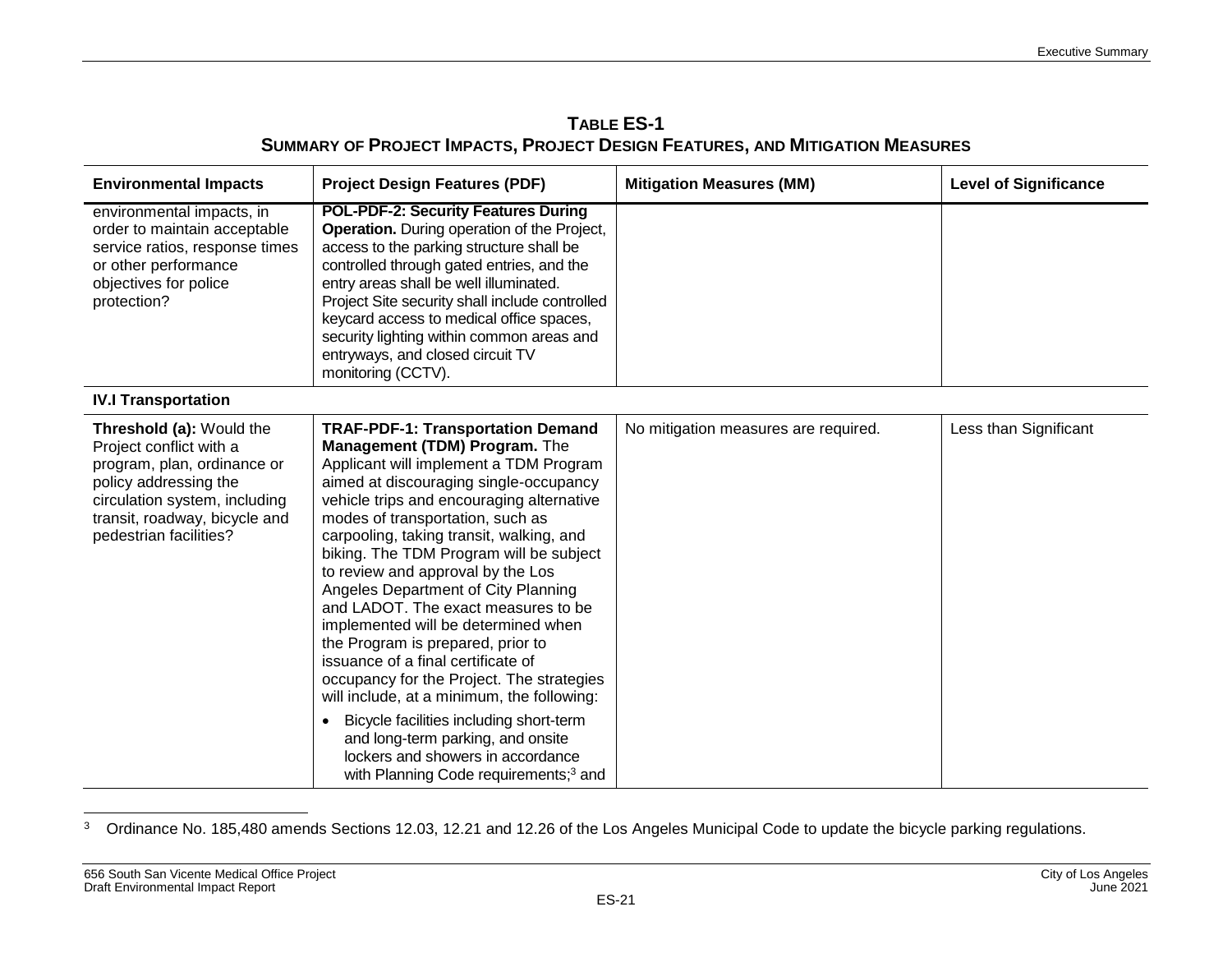| <b>Environmental Impacts</b> | <b>Project Design Features (PDF)</b>                                                                                                                                                                                                                                                                                                                                                                                                                                                                                                                                                                                                                                                                                                                                                                                                                                                      | <b>Mitigation Measures (MM)</b> | <b>Level of Significance</b> |
|------------------------------|-------------------------------------------------------------------------------------------------------------------------------------------------------------------------------------------------------------------------------------------------------------------------------------------------------------------------------------------------------------------------------------------------------------------------------------------------------------------------------------------------------------------------------------------------------------------------------------------------------------------------------------------------------------------------------------------------------------------------------------------------------------------------------------------------------------------------------------------------------------------------------------------|---------------------------------|------------------------------|
|                              | Marketing and promotions, including<br>a transportation information center,<br>kiosks and/or other on-site measures,<br>such as providing a Tenant Welcome<br>Package (i.e., all new commercial<br>tenants receive information on<br>available alternative modes and ways<br>to access destinations).                                                                                                                                                                                                                                                                                                                                                                                                                                                                                                                                                                                     |                                 |                              |
|                              | <b>TRAF-PDF-2: Construction Traffic</b><br><b>Management Plan.</b> Prior to the issuance<br>of a building permit for the Project, a<br>detailed Construction Management Plan<br>(CMP), including street closure<br>information, a detour plan, haul routes,<br>and a staging plan, will be prepared and<br>submitted to the City for review and<br>approval. The CMP will formalize how<br>construction will be carried out and<br>identify specific actions that will be<br>required to reduce effects on the<br>surrounding community. The CMP will be<br>based on the nature and timing of the<br>specific construction activities and other<br>projects in the vicinity of the Project Site.<br>Construction management meetings with<br>City staff and other surrounding<br>construction-related project<br>representatives (i.e., construction<br>contractors), whose projects will |                                 |                              |
|                              | potentially be under construction at<br>around the same time as the Project, will<br>be conducted bimonthly, or as otherwise<br>determined appropriate by City staff. This<br>coordination will ensure construction<br>activities of the concurrent related                                                                                                                                                                                                                                                                                                                                                                                                                                                                                                                                                                                                                               |                                 |                              |

**TABLE ES-1 SUMMARY OF PROJECT IMPACTS, PROJECT DESIGN FEATURES, AND MITIGATION MEASURES**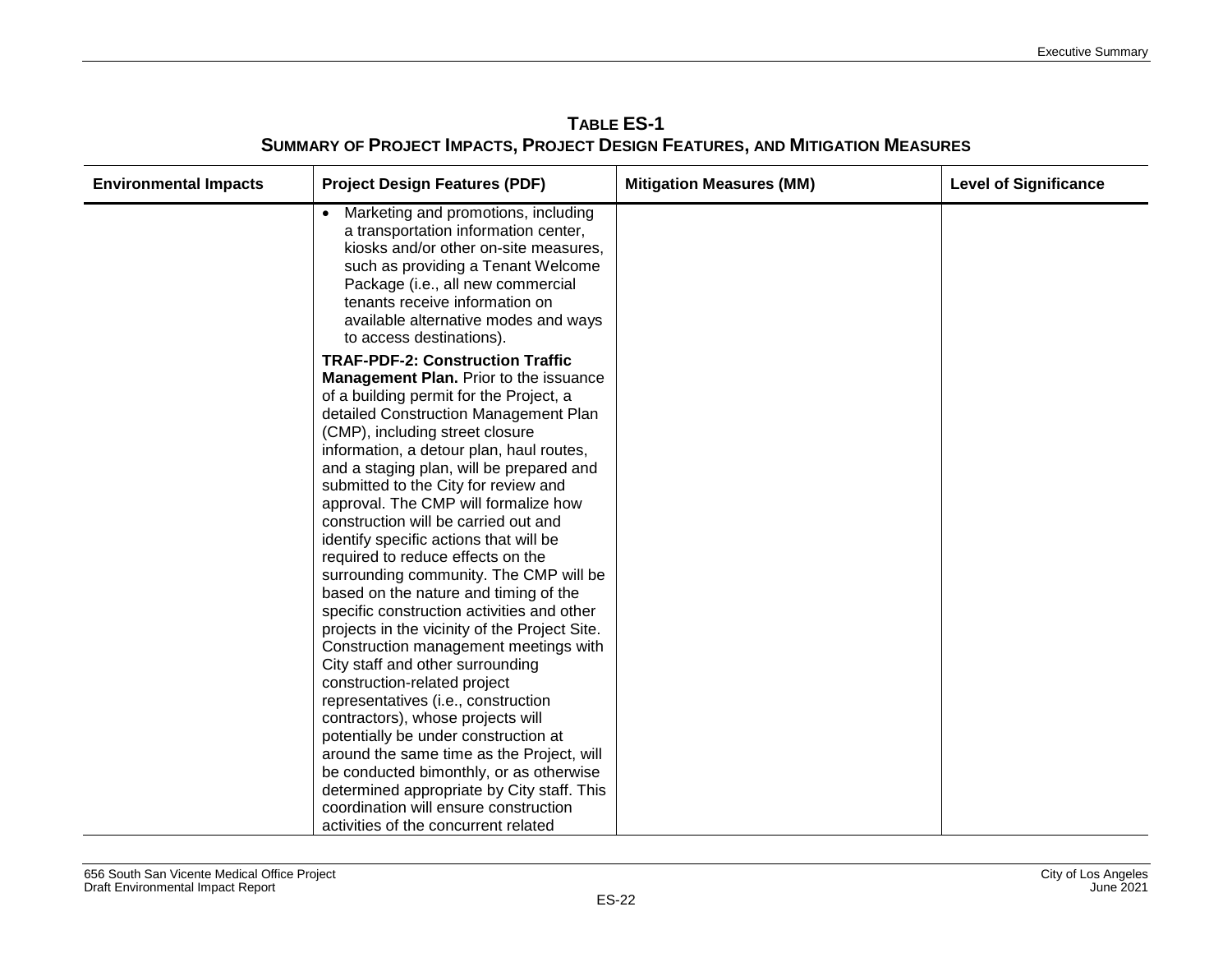| <b>Environmental Impacts</b> | <b>Project Design Features (PDF)</b>                                                                                                                                                                                                                                                                                                                                                                             | <b>Mitigation Measures (MM)</b> | <b>Level of Significance</b> |
|------------------------------|------------------------------------------------------------------------------------------------------------------------------------------------------------------------------------------------------------------------------------------------------------------------------------------------------------------------------------------------------------------------------------------------------------------|---------------------------------|------------------------------|
|                              | projects and associated hauling activities<br>are managed in collaboration with one<br>another and the Project. The CMP will<br>include, but not be limited to, the<br>following elements as appropriate:<br>Advance notification of adjacent<br>property owners and occupants, as<br>well as nearby schools, of upcoming<br>construction activities, including<br>durations and daily hours of<br>construction. |                                 |                              |
|                              | As parking lane and/or travel lane<br>closures are anticipated, worksite<br>traffic control plan(s), approved by the<br>City of Los Angeles, should be<br>implemented to route vehicular traffic,<br>bicyclists, and pedestrians around<br>any such closures.                                                                                                                                                    |                                 |                              |
|                              | Safety precautions for pedestrians<br>and bicyclists through such measures<br>as alternate routing and protection<br>barriers, as appropriate.                                                                                                                                                                                                                                                                   |                                 |                              |
|                              | Scheduling deliveries and pick-ups of<br>construction materials during non-<br>peak travel periods to the extent<br>possible and coordinate to reduce the<br>potential of trucks waiting to load or<br>unload for protracted periods.                                                                                                                                                                            |                                 |                              |
|                              | Provide off-site truck staging in a<br>$\bullet$<br>legal area furnished by the<br>construction truck contractor.<br>Anticipated truck access to the                                                                                                                                                                                                                                                             |                                 |                              |

### **TABLE ES-1 SUMMARY OF PROJECT IMPACTS, PROJECT DESIGN FEATURES, AND MITIGATION MEASURES**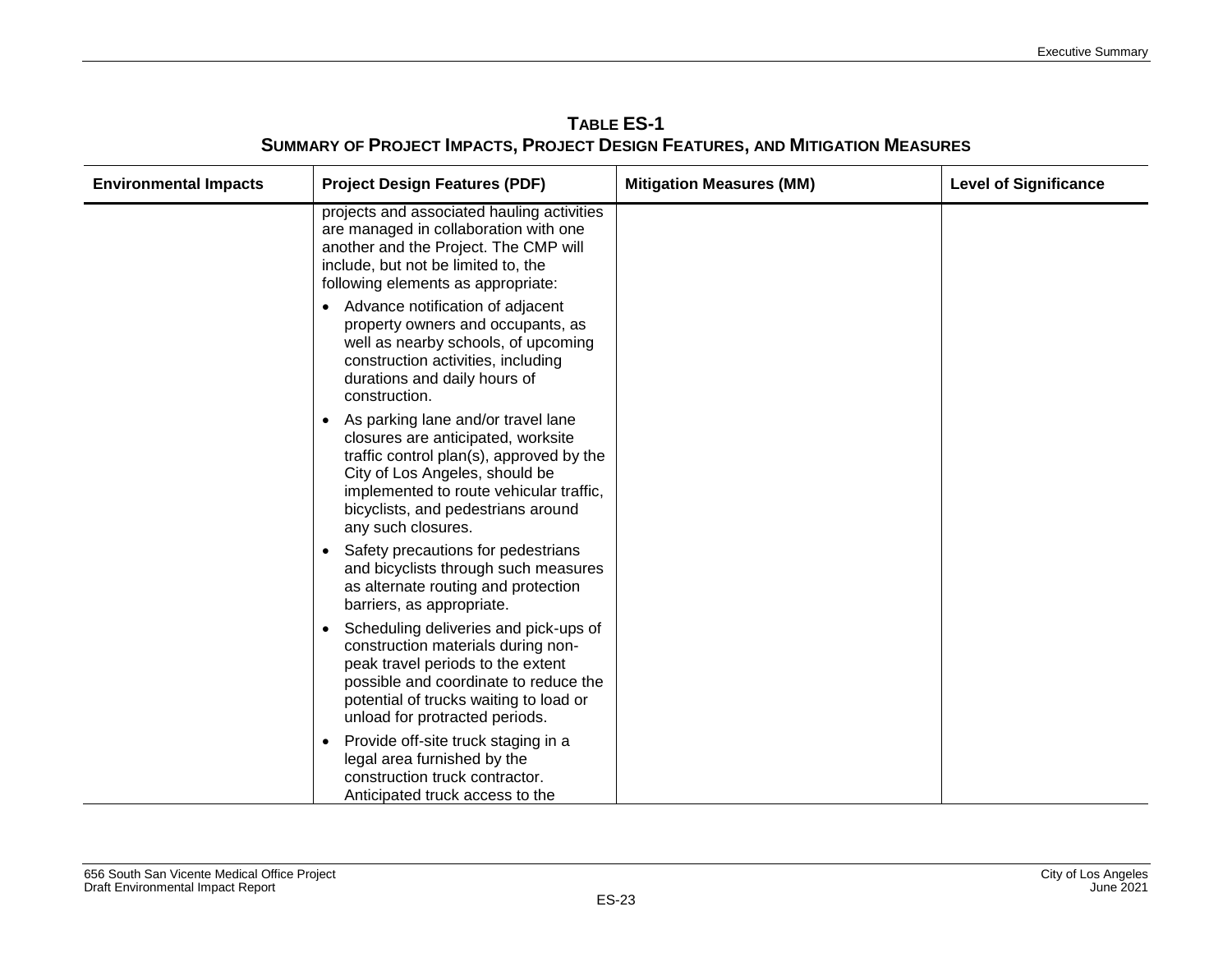| <b>Environmental Impacts</b> | <b>Project Design Features (PDF)</b>                                                                                                                                                                                                                                                                                                                                              | <b>Mitigation Measures (MM)</b> | <b>Level of Significance</b> |
|------------------------------|-----------------------------------------------------------------------------------------------------------------------------------------------------------------------------------------------------------------------------------------------------------------------------------------------------------------------------------------------------------------------------------|---------------------------------|------------------------------|
|                              | Project Site will be off of the South<br>San Vicente Boulevard frontage road.                                                                                                                                                                                                                                                                                                     |                                 |                              |
|                              | Scheduling of construction activities<br>$\bullet$<br>to reduce the effect on traffic flow on<br>surrounding arterial streets.                                                                                                                                                                                                                                                    |                                 |                              |
|                              | Advanced notification of temporary<br>$\bullet$<br>on-street parking removals and<br>duration of removals along the South<br>San Vicente Boulevard frontage road<br>and Orange Street.                                                                                                                                                                                            |                                 |                              |
|                              | Coordinate with the City and<br>$\bullet$<br>emergency service providers to<br>ensure adequate access, including<br>emergency access, is maintained to<br>the Project Site and neighboring<br>businesses and residences.<br>Emergency access points will be<br>marked accordingly in consultation<br>with the Los Angeles Fire Department<br>(LAFD), as necessary.                |                                 |                              |
|                              | <b>TRAF-PDF-3: Construction Worker</b><br>Parking Plan. The Applicant will prepare<br>a Construction Worker Parking Plan prior<br>to commencement of construction to<br>identify and enforce parking location<br>requirements for construction workers.<br>The Construction Worker Parking Plan<br>will include, but not be limited to, the<br>following elements as appropriate: |                                 |                              |
|                              | During construction activities when<br>$\bullet$<br>construction worker parking cannot<br>be accommodated on the Project<br>Site, the plan will identify alternate<br>parking location(s) for construction                                                                                                                                                                        |                                 |                              |

**TABLE ES-1 SUMMARY OF PROJECT IMPACTS, PROJECT DESIGN FEATURES, AND MITIGATION MEASURES**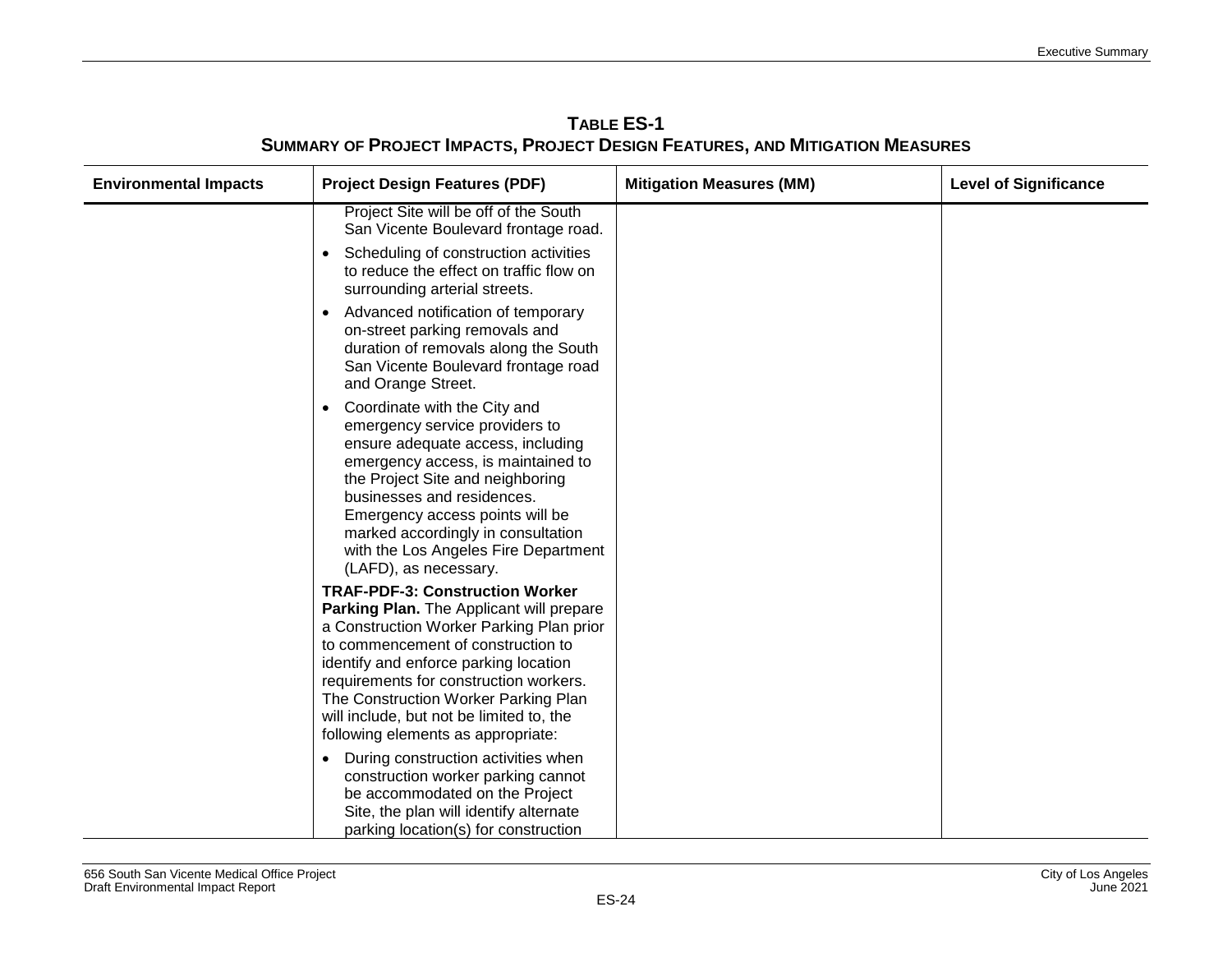| <b>Environmental Impacts</b>                                                                                                                                                                                                                                                                                                     | <b>Project Design Features (PDF)</b>                                                                                                                                                                                                                                                                                                                                                                                                                                                                              | <b>Mitigation Measures (MM)</b>      | <b>Level of Significance</b> |
|----------------------------------------------------------------------------------------------------------------------------------------------------------------------------------------------------------------------------------------------------------------------------------------------------------------------------------|-------------------------------------------------------------------------------------------------------------------------------------------------------------------------------------------------------------------------------------------------------------------------------------------------------------------------------------------------------------------------------------------------------------------------------------------------------------------------------------------------------------------|--------------------------------------|------------------------------|
|                                                                                                                                                                                                                                                                                                                                  | workers and the method of<br>transportation to and from the Project<br>Site (if beyond walking distance) for<br>approval by the City 30 days prior to<br>commencement of construction.<br>Construction workers will not be<br>permitted to park on street.<br>All construction contractors will be<br>provided with written information on<br>where their workers and their<br>subcontractors are permitted to park<br>and provide clear consequences to<br>violators for failure to follow these<br>regulations. |                                      |                              |
| Threshold (b): Would the<br>Project conflict with or be<br>inconsistent with CEQA<br>Guidelines Section 15064.3,<br>subdivision (b)?                                                                                                                                                                                             | TRAF-PDF-1 (see above)<br>TRAF-PDF-2 (see above)<br>TRAF-PDF-3 (see above)                                                                                                                                                                                                                                                                                                                                                                                                                                        | No mitigation measures are required. | Less than Significant        |
| <b>IV.J Tribal Cultural Resources</b>                                                                                                                                                                                                                                                                                            |                                                                                                                                                                                                                                                                                                                                                                                                                                                                                                                   |                                      |                              |
| Threshold (a): Would the<br>Project cause a substantial<br>adverse change in the<br>significance of a tribal cultural<br>resource, defined in Public<br><b>Resources Code</b><br>Section 21074 as either a site.<br>feature, place, cultural<br>landscape that is<br>geographically defined in<br>terms of the size and scope of | None                                                                                                                                                                                                                                                                                                                                                                                                                                                                                                              | No mitigation measures are required. | Less than Significant        |

### **TABLE ES-1 SUMMARY OF PROJECT IMPACTS, PROJECT DESIGN FEATURES, AND MITIGATION MEASURES**

the landscape, sacred place, or object with cultural value to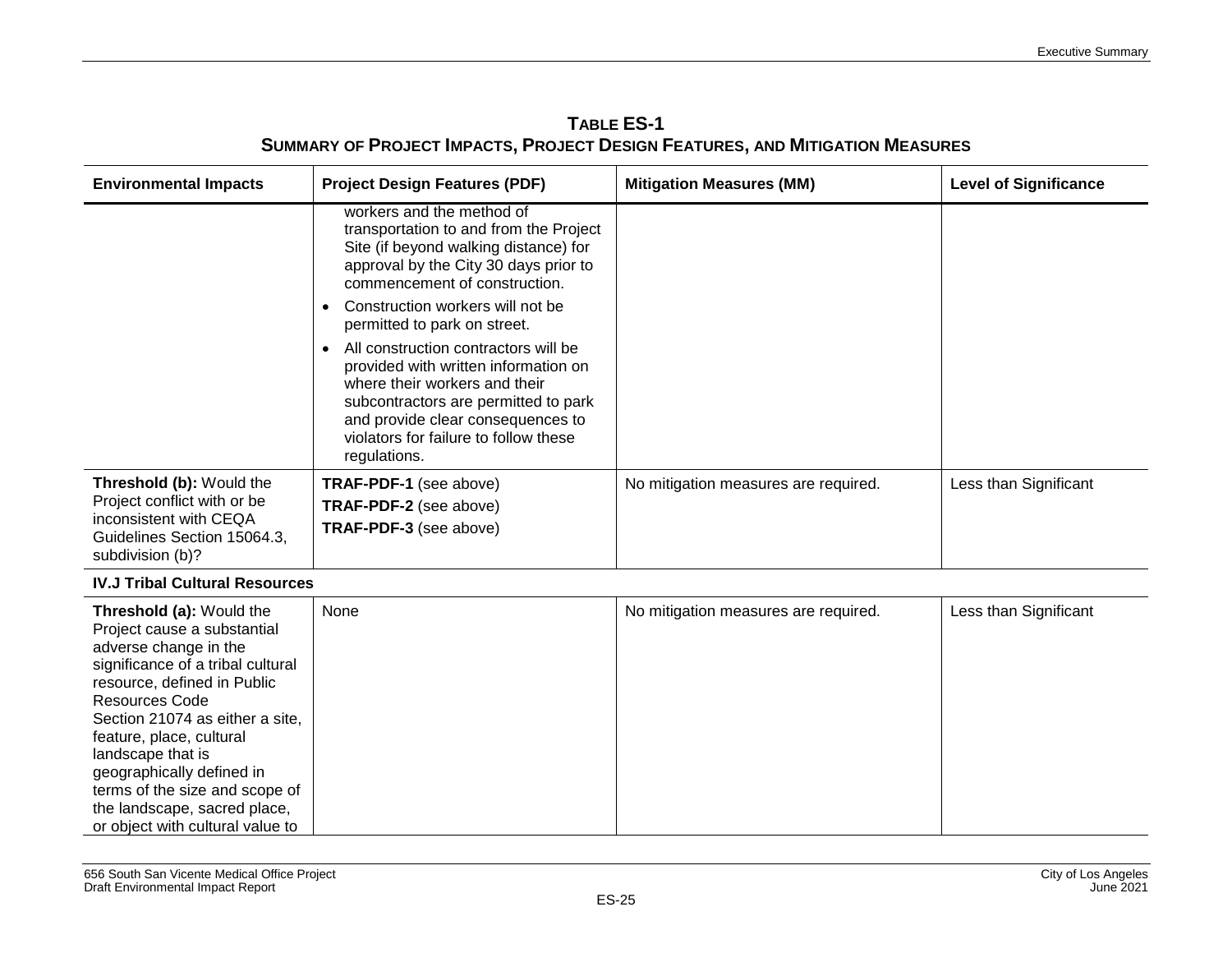**TABLE ES-1 SUMMARY OF PROJECT IMPACTS, PROJECT DESIGN FEATURES, AND MITIGATION MEASURES**

| <b>Environmental Impacts</b>                                                                                                                                                                                                                                                                                                                                                                                               | <b>Project Design Features (PDF)</b> | <b>Mitigation Measures (MM)</b> | <b>Level of Significance</b> |
|----------------------------------------------------------------------------------------------------------------------------------------------------------------------------------------------------------------------------------------------------------------------------------------------------------------------------------------------------------------------------------------------------------------------------|--------------------------------------|---------------------------------|------------------------------|
| a California Native American<br>tribe, and that is:<br>i) Listed or eligible for listing<br>in the California Register of<br>Historical Resources, or in<br>a local register of historical<br>resources as defined in<br><b>Public Resources Code</b><br>Section 5020.1(k)?                                                                                                                                                |                                      |                                 |                              |
| ii) A resource determined by<br>the lead agency, in its<br>discretion and supported by<br>substantial evidence, to be<br>significant pursuant to<br>criteria set forth in<br>subdivision (c) of Public<br>Resources Code<br>Section 5024.1. In applying<br>the criteria set forth in<br>Section 5024.1, the lead<br>agency shall consider the<br>significance of the resource<br>to a California Native<br>American tribe? |                                      |                                 |                              |

SOURCE: ESA, 2021.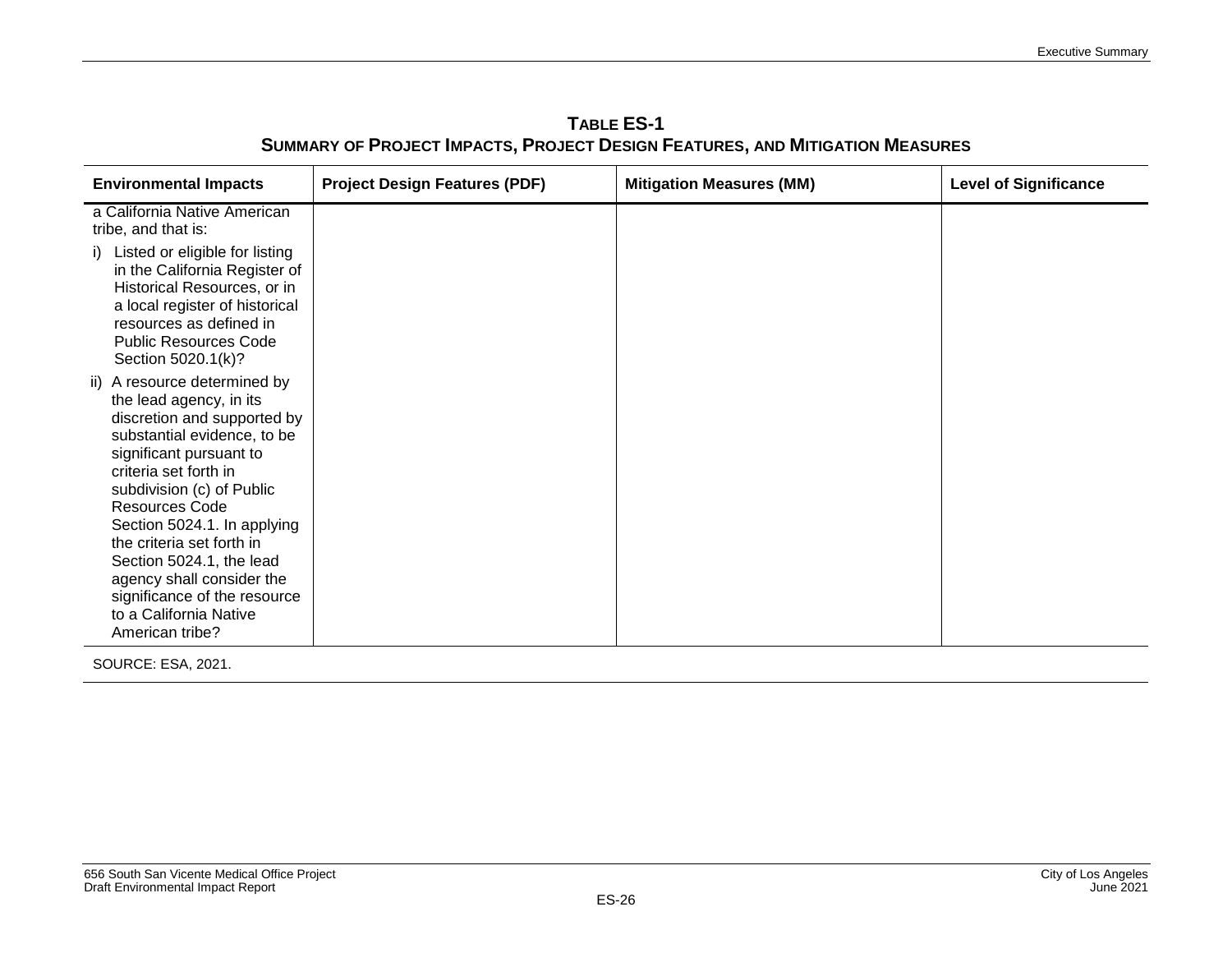# **9. Summary of Alternatives**

This Draft EIR examined four alternatives to the Project in detail, which include the No Project/No Build Alternative, the Development Under Existing Zoning Alternative, the Reduced Square-Footage Alternative, and the Residential Mixed-Use Alternative. A general description of these alternatives is provided below. Refer to **Chapter V,** *Alternatives*, of this Draft EIR for a more detailed description of these alternatives, a comparative analysis of the impacts of these alternatives with those of the Project, and a description of the alternatives considered but rejected as infeasible.

### **a) Alternative 1: No Project/No Build Alternative**

In accordance with the CEQA Guidelines, the No Project/No Build Alternative (Alternative 1) for a development project on an identifiable property consists of the circumstance under which the project does not proceed. CEQA Guidelines Section 15126.6(e)(3)(B) states that, "in certain instances, the No Project/No Build Alternative means 'no build' wherein the existing environmental setting is maintained." Accordingly, for purposes of this analysis, the No Project/No Build Alternative assumes that no new development would occur within the Project Site. The vacant educational building on the Project Site is assumed to continue to be vacant under this scenario and the Big 5 Sporting Goods store located on the Project Site would continue to operate as under existing conditions.

### **b) Alternative 2: Development under Existing Zoning Alternative**

With Development under the Existing Zoning Alternative (Alternative 2), the Project Site would be developed in accordance with the existing C1-1VL-O (Limited Commercial, Height District 1VL, Oil Drilling District) zoning. The C1 Zone generally permits commercial and retail uses. The "1VL" indicates Height District 1VL, which is a Very Limited Height District. In conjunction with the C1 Zone, Height District 1VL allows for three stories and 45 feet in height, and a maximum FAR of 1.5:1. The "O" designation identifies the City's Oil Drilling (O) district, which is designated for areas where drilling of oil wells or the production from the wells of oil, gasses or hydrocarbon substances is permitted. Similar to the Project, this alternative would include medical office uses and commercial uses.

Alternative 2 would develop a total of 48,435 square feet of floor area on the Project Site compared to the Project's proposed 145,305 square feet, for a 67 percent reduction in floor area. Alternative 2's floor area would be comprised of 46,768 square feet of medical office uses and 1,666 square feet of ground floor retail-commercial uses. Consistent with the 1VL Height District, the proposed building under Alternative 2 would be three stories (45 feet in height), a reduction from the 12 stories (218 feet in height) as proposed under the Project. Alternative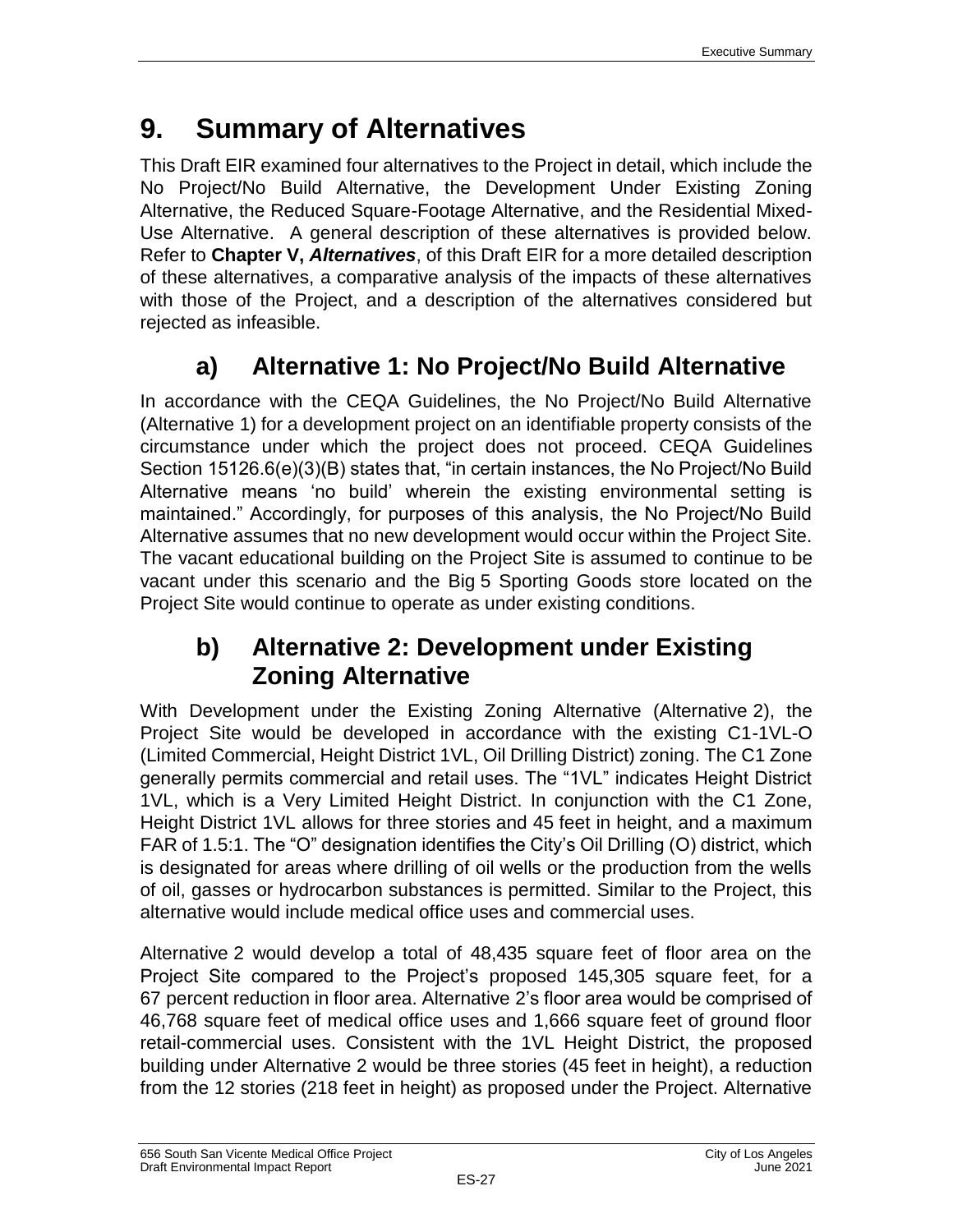2 would include no open space, which would be less than the total open space provided by the Project.

Due to the 1VL Height District , which restricts the proposed building under Alternative 2 to three stories (45 feet in height), the vehicle parking spaces would be provided in two subterranean parking levels and one ground-level parking area with double stackers and full valet service. As an existing groundwater channel is located within 20 feet below ground surface of the Project Site, the subterranean parking would require relocation of this existing underground groundwater channel. Pursuant to LAMC Section 12.21 A.4(c), the combination of medical office and retail-restaurant uses would require a total of 249 vehicle parking spaces. However, similar to the Project, the vehicular parking does account for a permitted reduction pursuant to Los Angeles Municipal Code (LAMC) Section 12.21 A.4(c), and a total of 169 vehicle parking spaces would be provided under Alternative 2. This is a reduction from the 418 vehicle parking spaces provided under the Project. As it related to bicycle parking spaces, 300 short-term and long-term bicycle parking spaces would be provided on the ground level and roof under Alternative 2, a reduction from the 716 short-term and long-term bicycle parking spaces provided under the Project.

Unlike the Project, Alternative 2 would not provide a visitor drop-off and valet area. Rather, all ingress and egress for visitor and employee vehicles to access the subterranean and ground-level parking would be provided via a driveway along Orange Street. A loading dock serving the medical office and retail/commercial uses would be located and accessed from Orange Street. No vehicular access would be provided through the alley. Pedestrian access to the retail-commercial uses would continue to be provided from the South Sweetzer Avenue and the frontage road of South San Vicente Boulevard. Access to the medical office uses would continue to be provided from the ground level lobby for the office building along the frontage road of South San Vicente Boulevard and from the parking levels via internal stairs and elevators.

As with the Project, Alternative 2 would require the demolition of the existing vacant educational building, the Big 5 Sporting Goods store, and associated paved surface parking areas. With reduced density and square footage, the overall length and intensity of construction would be less than that of the Project. However, construction of Alternative 2 would require more excavation as subterranean parking would be required to accommodate a portion of the vehicle parking spaces provided under this alternative, and the existing subterranean groundwater channel must be relocated.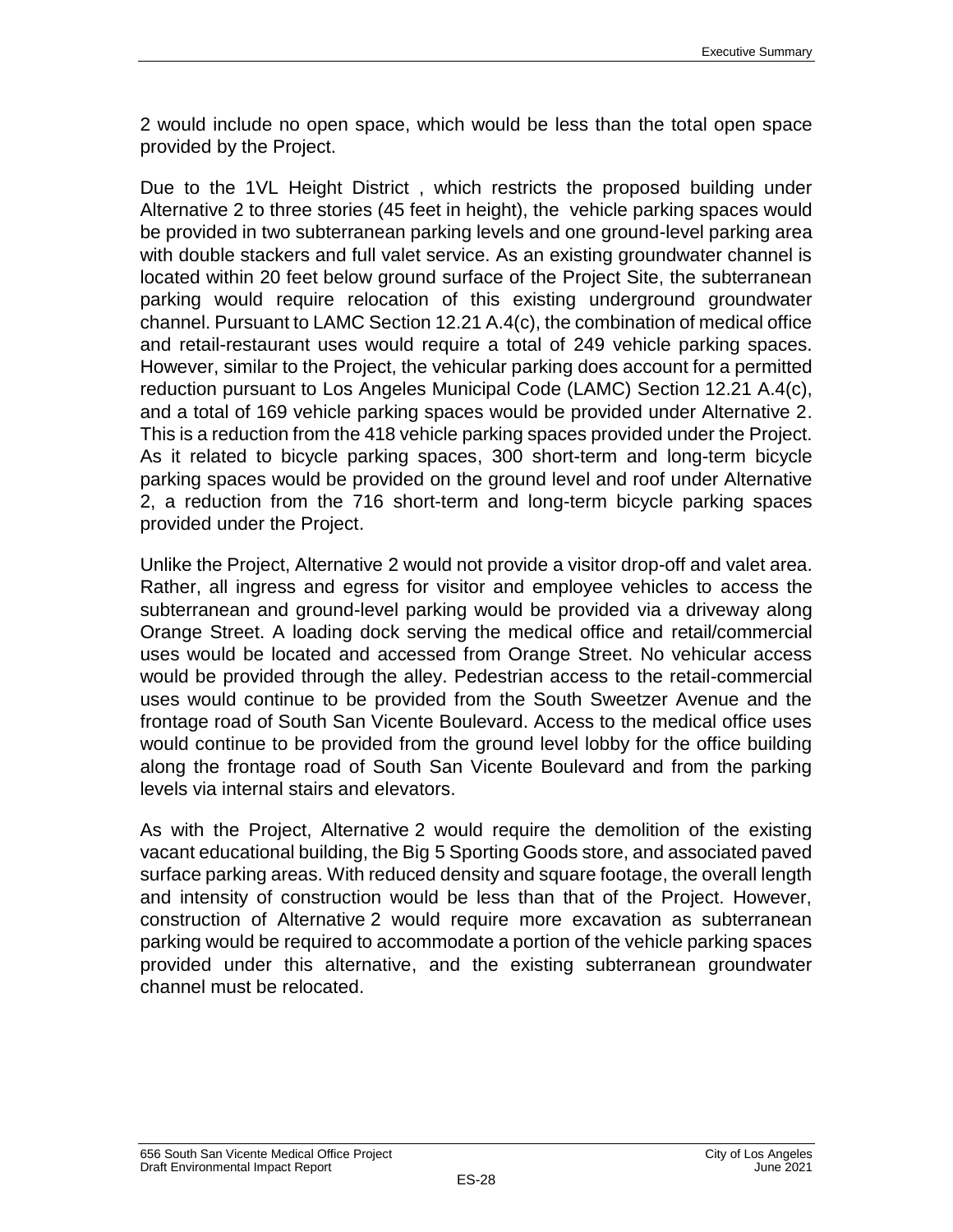### **c) Alternative 3: Reduced Square Footage Alternative**

Under the Reduced Square Footage Alternative (Alternative 3), the Project would see a 25 percent reduction in density and square feet. With this reduction, Alternative 3 would include 105,229 square feet of medical office uses and 3,750 square feet of ground floor retail-commercial uses (750 square feet of retail and 3,000 square feet of restaurant uses), for a total of 108,979 square feet compared to the Project's proposed 145,305 square feet. This alternative would have a FAR of 3.4:1. The proposed building under Alternative 3 would be nine stories (180 feet in height), a reduction from the 12 stories (218 feet in height) as proposed under the Project. Alternative 3 would have no open space, which would be less than the total open space provided by the Project.

Under Alternative 3, 313 vehicle parking spaces would be provided in four aboveground parking levels (Floors 2 through 5), and 664 short-term and long-term bicycle parking spaces would be provided on the ground level and roof. Similar to the Project, the vehicular parking accounts for a permitted reduction pursuant to LAMC Section 12.21 A.4(c).

As with the Project, Alternative 3 would provide a visitor drop-off and valet area that would be accessible from the visitor entrance off the frontage road of South San Vicente Boulevard to accommodate a parking queue and ride-share drop off area. Vehicle access for employees to the parking levels (Floors 2 through 5) would be provided from Orange Street. A loading dock serving the medical office and retail-commercial uses would be located and accessed from Orange Street. No vehicular access would be provided through the alley. Pedestrian access to the retail-commercial uses would continue to be provided from the South Sweetzer Avenue and the frontage road of South San Vicente Boulevard. Access to the medical office uses would continue to be provided from the ground level lobby for the office building along the frontage road of South San Vicente Boulevard and from the parking levels.

As with the Project, Alternative 3 would require the demolition of the existing vacant educational building, the Big 5 Sporting Goods store, and associated paved surface parking areas. With reduced density and square footage, the overall length and intensity of construction would be less than that of the Project.

### **d) Alternative 4: Residential Mixed-Use Alternative**

The Residential Mixed-Use Alternative (Alternative 4) is an alternative use scheme that would include a building with a mix of commercial and residential uses. No medical office uses would be included under this alternative. Similar to the Project, Alternative 4 would include 5,000 square feet of ground-floor commercial retail and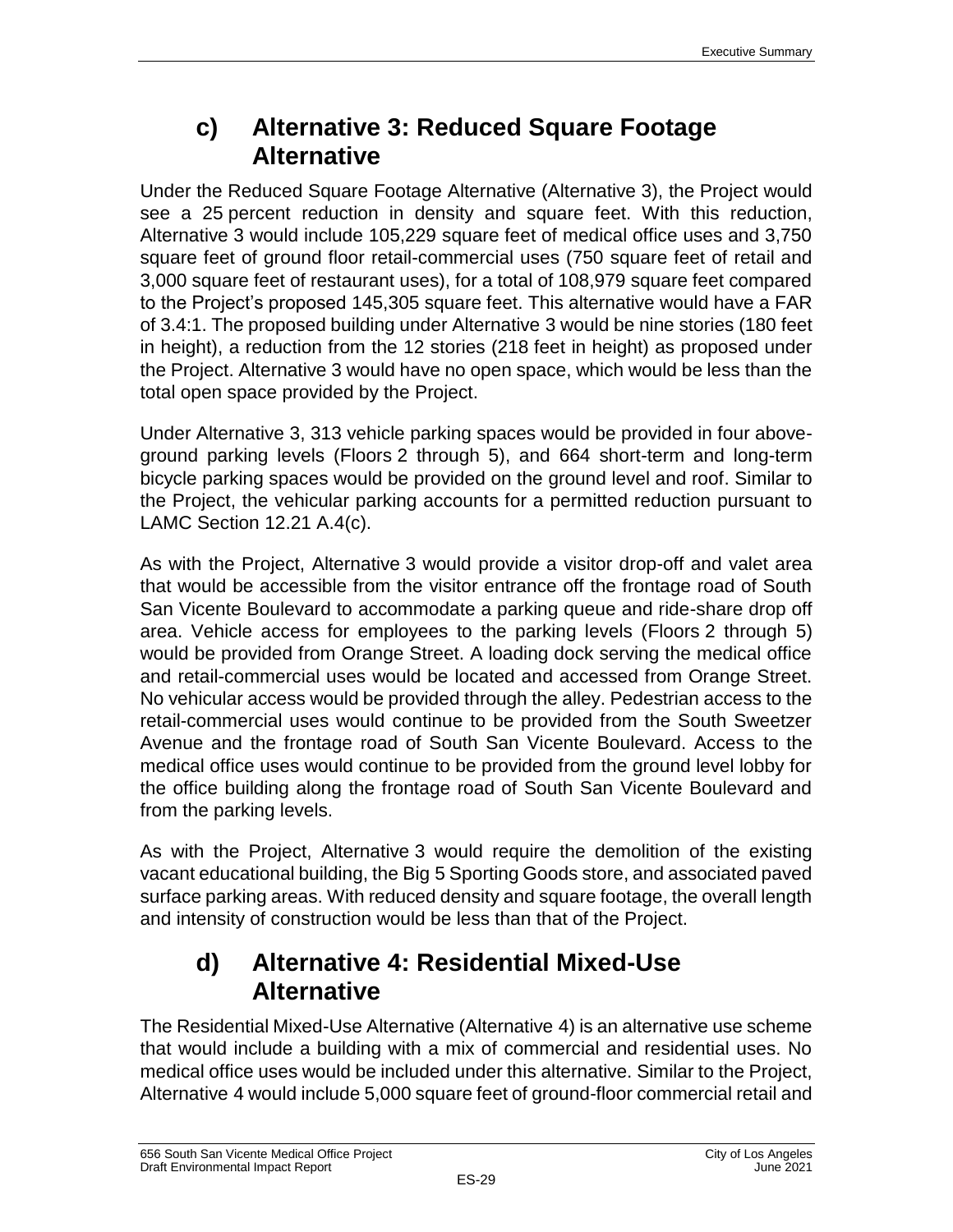restaurant uses (1,000 square feet of retail and 4,000 square feet of restaurant uses). In addition, up to 80 residential dwelling units, encompassing 140,305 square feet, would be developed. Similar to the Project, the proposed building under this alternative would total 145,305 square feet for a total FAR of 4.5:1. The proposed building under Alternative 4 would have a similar number of stories and slightly reduced height as proposed under the Project (i.e., 12 stories and 191 feet in height). Total open space provided by Alternative 4 would be 10,000 square feet, which is greater than the total open space provided by the Project due to the open space requirements for residential uses.

Under Alternative 4, 164 commercial vehicle parking spaces and 121 residential vehicle parking spaces, for a total of 285 vehicle parking spaces, would be provided in a ground-floor parking area and in four above ground-parking levels (Floors 2 through 5), and 120 short-term and long-term bicycle parking spaces would be provided on the ground level and roof. Unlike the Project, the vehicular parking does not account for a permitted reduction pursuant to LAMC Section 12.21 A.4(c).

With regard to access and circulation, Alternative 4 would not include a visitor drop-off and valet area. Rather, one driveway from Orange Street would provide access to the ground-floor parking area and above-ground parking levels (Floors 2 through 5) for the commercial and residential vehicle parking spaces. The driveway off Orange Street would be located in a similar area as under the Project. No vehicular access would be provided through the alley. Pedestrian access to the retail-commercial uses would continue to be provided from the South Sweetzer Avenue and the frontage road of South San Vicente Boulevard. Access to the residential uses would be provided from a ground level lobby that would be provided along the frontage road of South San Vicente Boulevard and from the parking levels via internal stairs and elevators.

As with the Project, Alternative 4 would require the demolition of the existing vacant educational building, the Big 5 Sporting Goods store, and associated paved surface parking areas. However, as the density and square footage proposed under this alternative would be similar to that of the Project, the overall length and intensity of construction would be similar to the Project.

### **e) Environmentally Superior Alternative**

CEQA Guidelines Section 15126.6(e)(2) indicates that an analysis of alternatives to a proposed project shall identify an environmentally superior alternative among the alternatives evaluated in an EIR and that if the "no project" alternative is the environmentally superior alternative, the EIR shall identify another environmentally superior alternative among the remaining alternatives.

Selection of an environmentally superior alternative is based on comparison of the four alternatives that would reduce or eliminate the significant impacts associated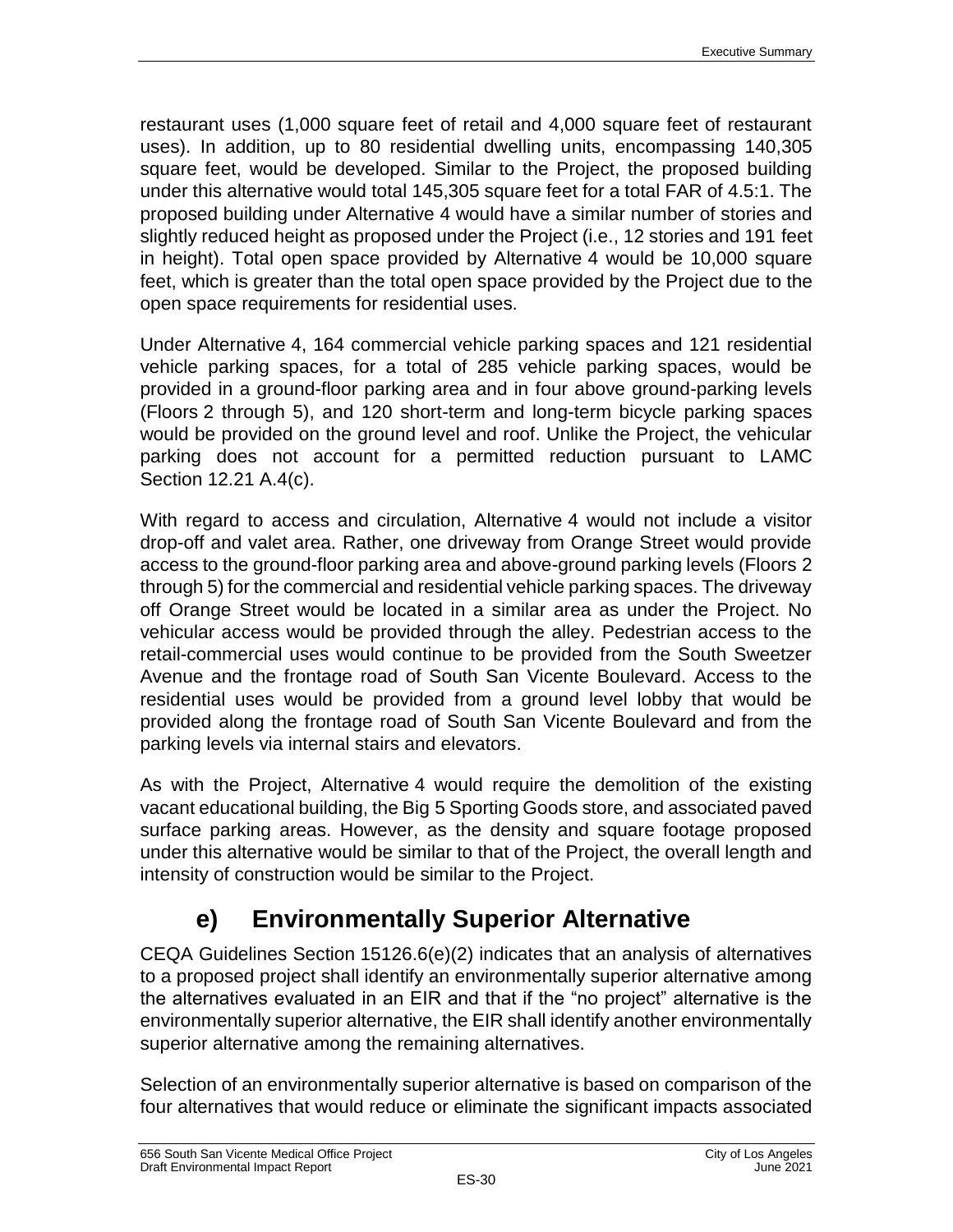with the Project, and on a comparison of the remaining environmental impacts of each alternative to the Project.

Of the alternatives analyzed in this Draft EIR, the No Project/No Build Alternative would be considered the environmentally superior because it would avoid the Project's significant and unavoidable impacts from construction noise and vibration. However, because no new development would occur and because the No Project/No Build Alternative would not meet any of the Project Objectives, the identification of another environmentally superior alternative is required.

Alternative 2, the Development under Existing Zoning Alternative, would have similar impacts as the Project or reduce most of the Project's less-than-significant impacts. However, Alternative 2 would require more excavation as subterranean parking would be required to accommodate a portion of the vehicle parking spaces provided under this alternative given the 1VL Height District, which restricts the proposed building under Alternative 2 to three stories (45 feet in height). As such, impacts directly related to ground disturbance, including archaeological, paleontological, and tribal cultural resources, would be greater under this alternative. In addition, Alternative 2 would not reduce the Project's significant and unavoidable impacts related to construction noise and vibration. However, this alternative would reduce the duration of construction activity in which the significant and unavoidable impacts would occur. Alternative 2 would fully be consistent with three of the Project's objectives, including 1) Encourage economic growth in the community through the creation of construction jobs and full-time, on-site jobs; 3) Incorporate sustainable and green building design and construction that exceed building code and Title 24 requirements in areas related to landscape design (green roofs/balconies) to incorporate ecofriendly building materials, systems and features, solar efficiency (solar ready roofs), efficient and low flow water management non-VOC paints and adhesives, high performance building envelope and energy efficient building systems; and 6) Enhance the urban built environment by fostering pedestrian activity through ground level restaurant or retail uses, street trees and landscaping, and signage and lighting compatible with the surrounding area. However, Alternative 2 would only partially be consistent with the remaining three objectives, including 2) Redevelop the Project Site with a mixed-use project that primarily provides a medical office facility that would be compatible with surrounding medical facilities to serve the local community and regional area near a key regional medical center; 4) Develop the site with a welldesigned commercial and medical office project within a transit priority area which would maximize the benefit of nearby Los Angeles County Metropolitan Transportation Authority (Metro) bus lines, an Antelope Valley Transit Authority (AVTA) bus route, and the future Wilshire Boulevard/La Cienega Boulevard Metro D (Purple) Line Station (expected to open in 2023) and, thus, would support smart growth with the intent of reducing air quality emissions and VMT generation; and 5) Construct a medical office building at an intensity consistent with the zoning for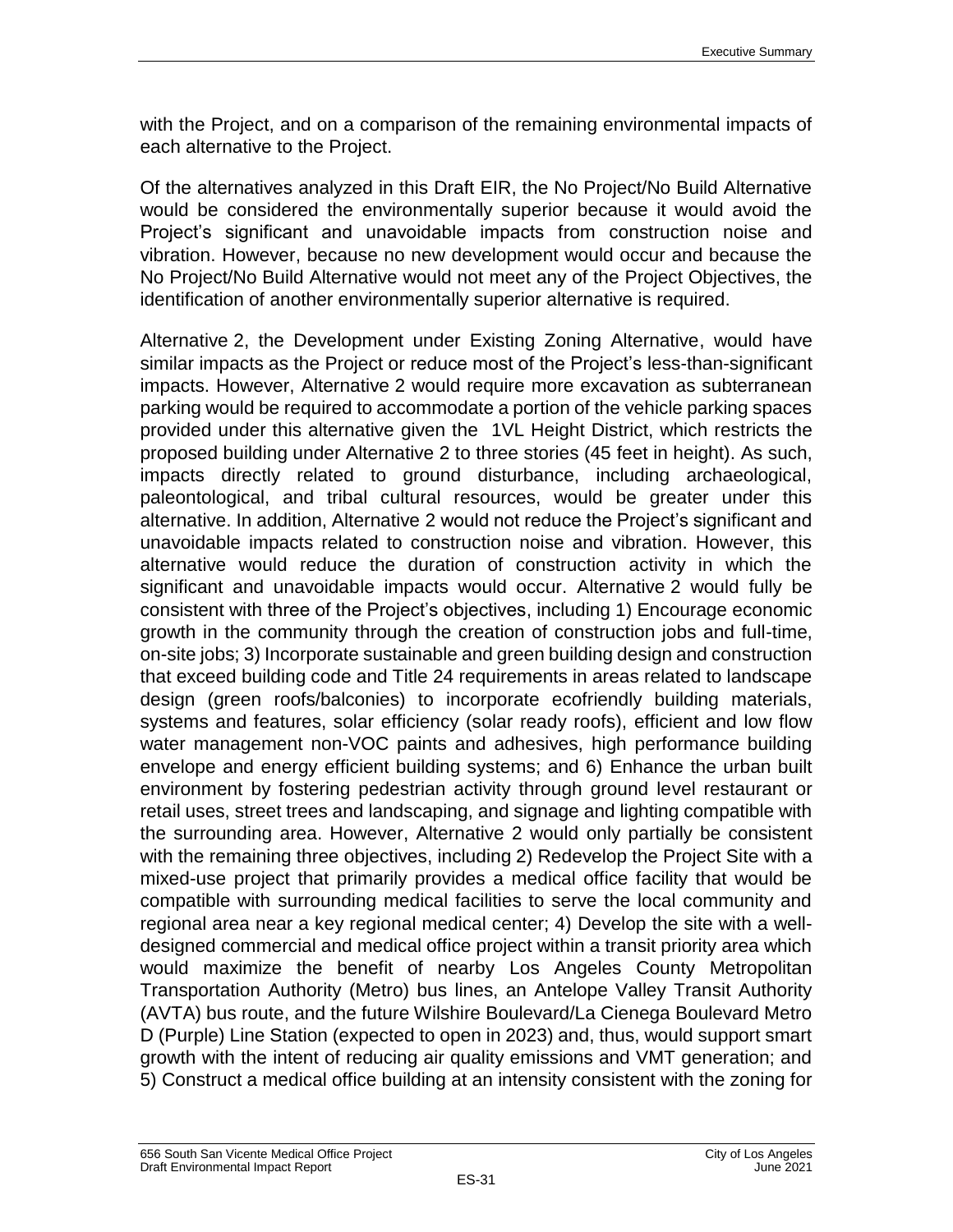commercial buildings on Wilshire Boulevard which include similar mid-rise office buildings in proximity of transit and along corridors.

Alternative 3, the Reduced Square Footage Alternative, as a reduced-scale development having an FAR of 3.4:1 compared to the Project's FAR of 4.5:1, would also have similar impacts as the Project or reduce many of the Project's less-than-significant impacts. No impacts under this alternative would be greater than the Project. As with Alternative 2, significant and unavoidable noise and vibration impacts under Alternative 3 would not be reduced to less-than-significant levels. Although Alternative 3, would not reduce environmental impacts to the same extent as under Alternative 2, it would reduce the overall scale of development and the range of impacts associated with construction duration compared to the Project. Similar to Alternative 2, Alternative 3 would fully be consistent with three of the Project's objectives, including 1) Encourage economic growth in the community through the creation of construction jobs and full-time, on-site jobs; 3) Incorporate sustainable and green building design and construction that exceed building code and Title 24 requirements in areas related to landscape design (green roofs/balconies) to incorporate ecofriendly building materials, systems and features, solar efficiency (solar ready roofs), efficient and low flow water management non-VOC paints and adhesives, high performance building envelope and energy efficient building systems; and 6) Enhance the urban built environment by fostering pedestrian activity through ground level restaurant or retail uses, street trees and landscaping, and signage and lighting compatible with the surrounding area. However, Alternative 3 would only partially be consistent with the remaining three objectives, including 2) Redevelop the Project Site with a mixed-use project that primarily provides a medical office facility that would be compatible with surrounding medical facilities to serve the local community and regional area near a key regional medical center; 4) Develop the site with a welldesigned commercial and medical office project within a transit priority area which would maximize the benefit of nearby Los Angeles County Metropolitan Transportation Authority (Metro) bus lines, an Antelope Valley Transit Authority (AVTA) bus route, and the future Wilshire Boulevard/La Cienega Boulevard Metro D (Purple) Line Station (expected to open in 2023) and, thus, would support smart growth with the intent of reducing air quality emissions and VMT generation; and 5) Construct a medical office building at an intensity consistent with the zoning for commercial buildings on Wilshire Boulevard which include similar mid-rise office buildings in proximity of transit and along corridors.

Alternative 4, the Residential Mixed-Use Alternative, would include the development of 140,305 square feet of residential rather than medical office uses. The retail/restaurant uses and overall building square footage would be the same as compared to the Project (5,350 and 145,305 square feet, respectively) but the height of the building would be reduced from 230 feet to 191 feet, due to the reduced ceiling requirements for residential uses. Alternative 4 would have similar impacts as the Project or reduce many of the Project's less-than-significant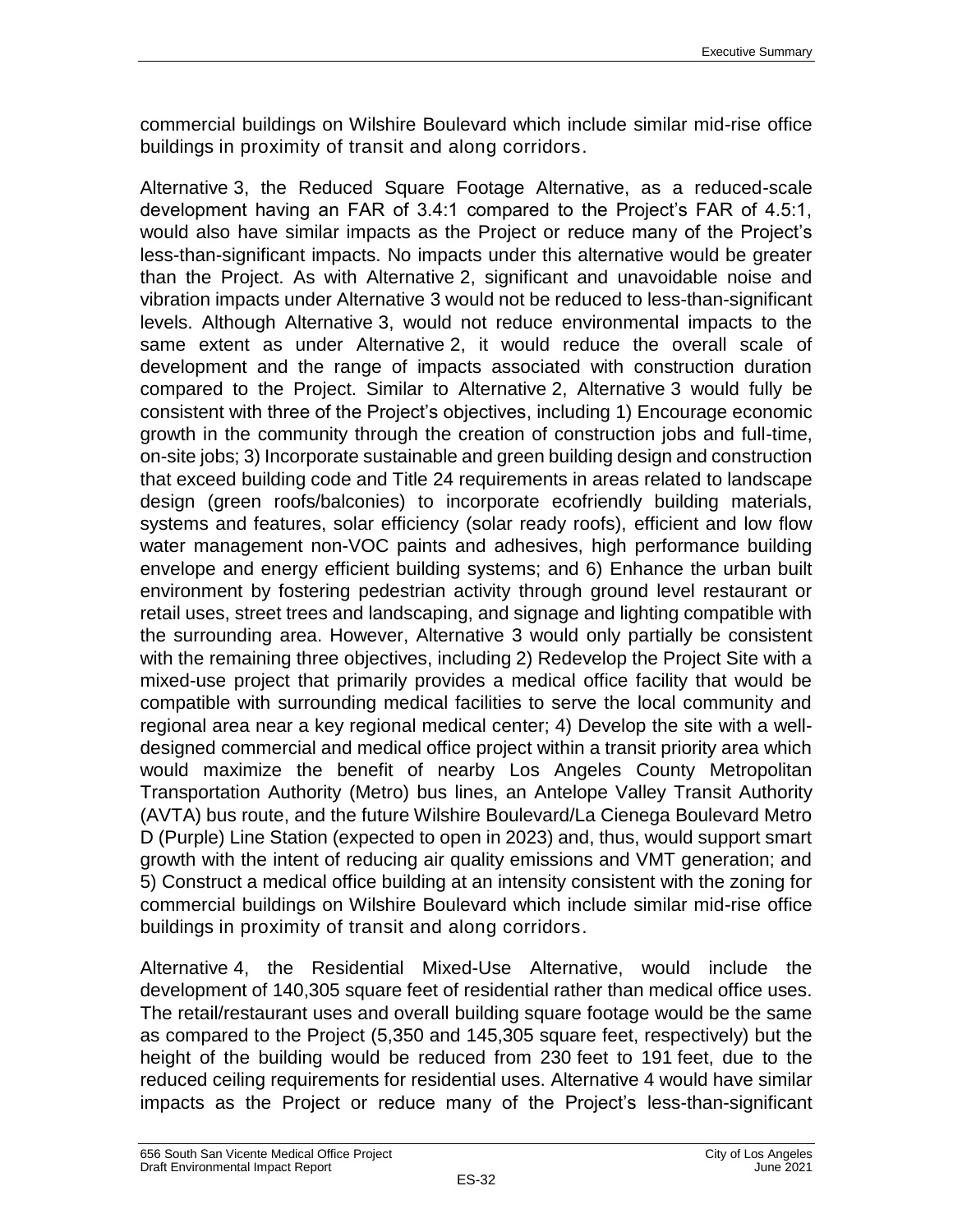impacts as many of the impacts related to construction and ground disturbance would be similar to the Project. As such, the significant and unavoidable noise and vibration impacts under Alternative 4 would be similar to the Project and would not be reduced to less-than-significant levels. Alternative 4 would result in a reduced VMT rate as compared to the Project's VMT rate. However, the change in uses as proposed under this alternative would also result in greater police protection impacts. As Alternative 4 proposes the development of residential uses rather than medical office uses, most of the Project's objectives would not be met. Similar to Alternative 2 and Alternative 3, Alternative 4 would fully be consistent with three of the Project's objectives, including 1) Encourage economic growth in the community through the creation of construction jobs and full-time, on-site jobs; 3) Incorporate sustainable and green building design and construction that exceed building code and Title 24 requirements in areas related to landscape design (green roofs/balconies) to incorporate ecofriendly building materials, systems and features, solar efficiency (solar ready roofs), efficient and low flow water management non-VOC paints and adhesives, high performance building envelope and energy efficient building systems; and 6) Enhance the urban built environment by fostering pedestrian activity through ground level restaurant or retail uses, street trees and landscaping, and signage and lighting compatible with the surrounding area. However, Alternative 4 would only partially be consistent with one objective, 4) Develop the site with a well-designed commercial and medical office project within a transit priority area which would maximize the benefit of nearby Los Angeles County Metropolitan Transportation Authority (Metro) bus lines, an Antelope Valley Transit Authority (AVTA) bus route, and the future Wilshire Boulevard/La Cienega Boulevard Metro D (Purple) Line Station (expected to open in 2023) and, thus, would support smart growth with the intent of reducing air quality emissions and VMT generation. As Alternative 4 would not include medical office uses, and, as such, would not meet the following objectives: 2) Redevelop the Project Site with a mixed-use project that primarily provides a medical office facility that would be compatible with surrounding medical facilities to serve the local community and regional area near a key regional medical center; and 5) Construct a medical office building at an intensity consistent with the zoning for commercial buildings on Wilshire Boulevard which include similar mid-rise office buildings in proximity of transit and along corridors.

Because Alternative 3 would reduce many of the Project's less-than-significant impacts and would not have any impacts greater than the Project, which is not the case under Alternative 2 and Alternative 4, and would either fully or partially meet each of the Project's objectives, Alternative 3 is considered to be the Environmentally Superior Alternative.